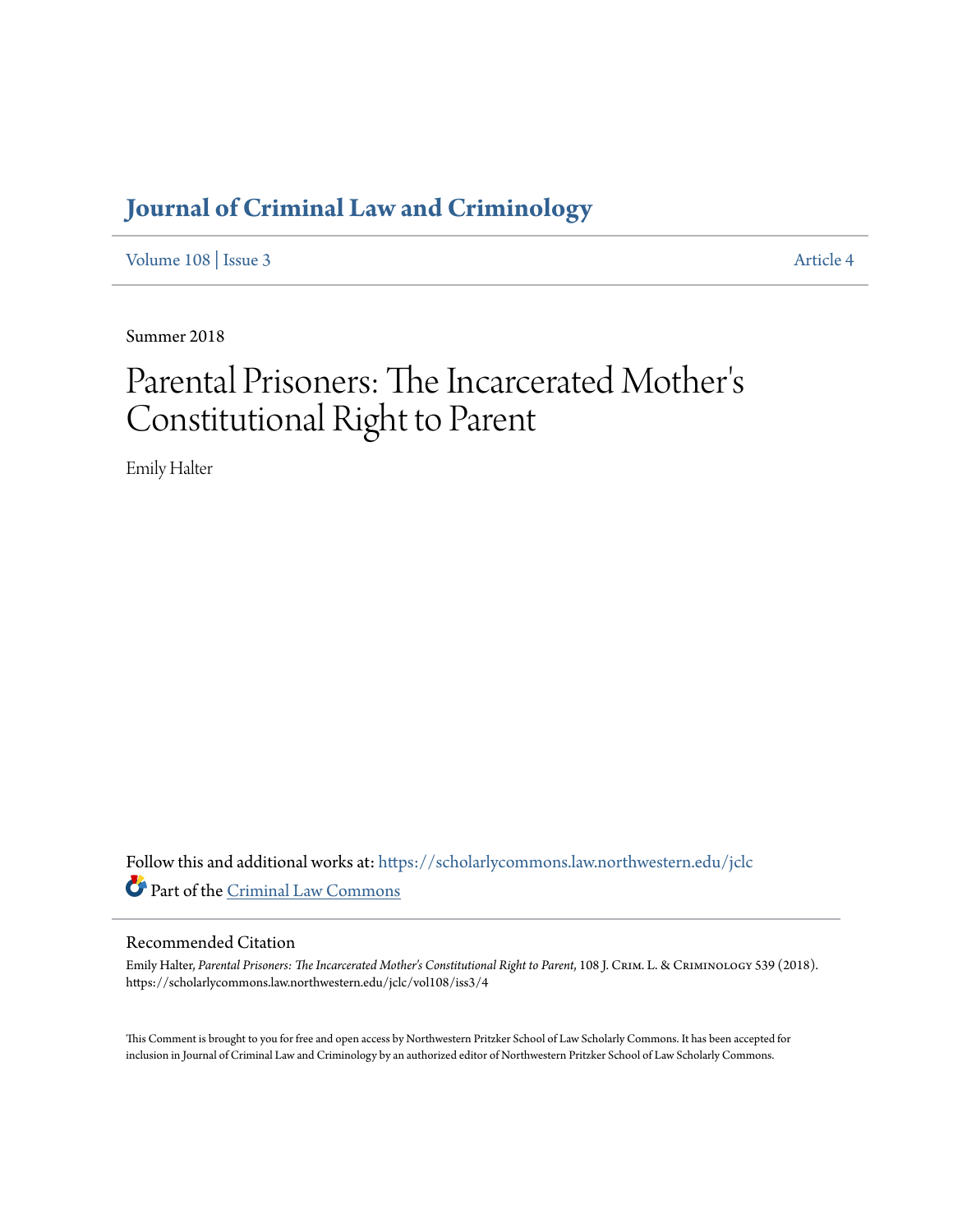## **COMMENTS**

## **PARENTAL PRISONERS: THE INCARCERATED MOTHER'S CONSTITUTIONAL RIGHT TO PARENT**

### **EMILY HALTER\***

*The United States prison population has grown at alarming and unprecedented rates in recent decades, with certain states imprisoning more individuals than entire countries. Recently, the number of incarcerated women has climbed faster than that of men. The high rate of female incarceration has devastating effects on society, as many women are mothers and primary caregivers. Furthermore, every year, a number of mothers give birth in prison. When this happens, the mother's family and loved ones are often not permitted to be present. The mother gives birth in a room with only medical personnel and prison guards. She then generally has fewer than forty-eight hours to spend with her child before he or she is taken away. Sometimes the child is fortunate enough to live with other family members, but other times, the child is placed in the foster care system. Due to a number of restrictions and obstacles, many incarcerated women are forced to forfeit their paternal rights during incarceration.*

*While some programs exist in the United States, for the most part, there are few avenues of support for incarcerated mothers. This Comment explores the possibilities currently available to incarcerated mothers, arguing that the Fourteenth Amendment to the United States Constitution guarantees the right* 

<sup>\*</sup> B.A., Lewis & Clark College, 2014; J.D. candidate, Northwestern University Pritzker School of Law, 2018. I want to dedicate this piece to all of the currently and formerly incarcerated mothers across the country. You are beautiful, you are strong, and you are loved. I also want to thank my parents, Steve and Andrea, and my sister, Molly, for being forever supportive. Thank you to all of the members of the *Journal of Criminal Law and Criminology*  for editing my piece. Thank you to Professor Kim Yuracko for providing feedback. Finally, a huge thank you to Professor Alan Mills for providing so much guidance.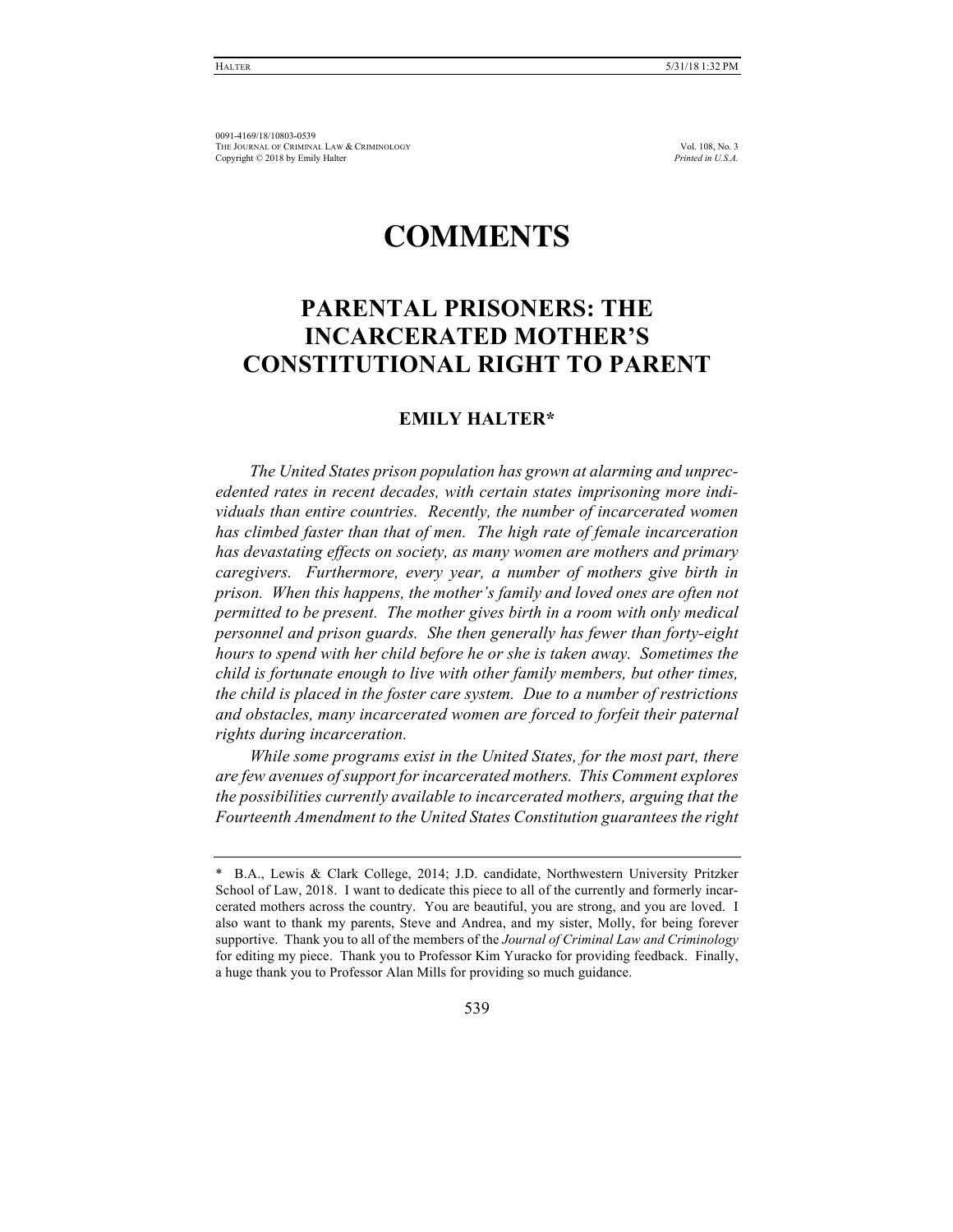*to parent and that right should be extended to incarcerated mothers.*

| TADLE OF CONTENTS                                          |
|------------------------------------------------------------|
| 540                                                        |
| I. WHY AND HOW WOMEN END UP INCARCERATED546                |
|                                                            |
|                                                            |
| B. COMMUNITY-BASED RESIDENTIAL PARENTING                   |
| 550                                                        |
|                                                            |
| IV. FOURTEENTH AMENDMENT RIGHT TO PARENT553                |
| V. THE LOGIC OF TURNER GRANTS INCARCERATED MOTHERS THE     |
|                                                            |
|                                                            |
|                                                            |
| R.                                                         |
| C. COMMON ARGUMENTS AGAINST PARENTAL RIGHTS FOR            |
|                                                            |
|                                                            |
| VII. ADDITIONAL BARRIER: ADOPTION AND SAFE FAMILIES ACT OF |
|                                                            |
| -566                                                       |

#### TABLE OF CONTENTS

#### **INTRODUCTION**

"My little baby, she doesn't even know what's coming."<sup>1</sup> New mother, Kayla, cried on the phone to her mother and sister while shackled to the hospital bed.<sup>2</sup> Just hours before, she had given birth to a beautiful, healthy baby  $\left[\text{girl}\right]$ <sup>3</sup> However, Kayla's experience is far from the experience of most mothers in the United States. During her pregnancy, Kayla was serving a prison sentence at Logan Correctional Center in Lincoln, Illinois.<sup>4</sup> She was pregnant at the time of her arrest, and thus was required to carry her pregnancy to term from inside the prison walls.<sup>5</sup> Treated differently from the beginning, she was ordered to wear a pink jumpsuit, designating her soon-to-be mother

<sup>1</sup> MAYA SCHENWAR, LOCKED DOWN, LOCKED OUT 84 (2014).

<sup>2</sup> *Id.*

 $\int_{4}^{3}$  *Id.* at 81.

<sup>&</sup>lt;sup>5</sup> See generally id.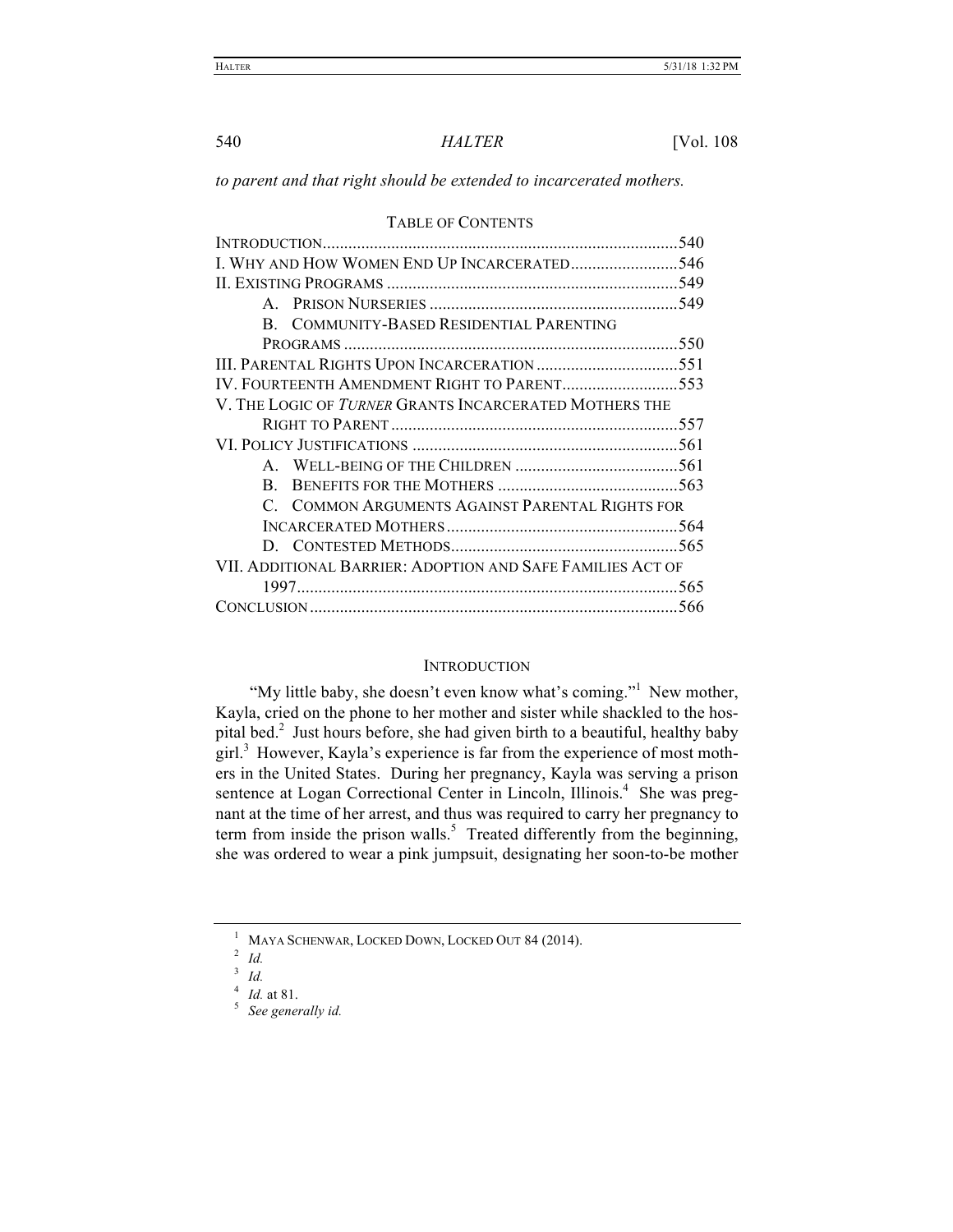status.<sup>6</sup> Rather than decorate a nursery and pick out baby clothes in anticipation of her daughter's arrival, Kayla was forced to fear the day she would meet her daughter and soon after say goodbye to her. Kayla knew that right after giving birth, she would return to prison alone, without her daughter.<sup>7</sup>

As her due date approached, she was taken to the hospital, and her labor was induced.<sup>8</sup> None of her family members were allowed to be present.<sup>9</sup> The only people allowed in the room with Kayla during some of the most unpleasant, yet life-changing, hours of her life were the prison guards and medical personnel.<sup>10</sup> After meeting her daughter, Angelica, Kayla had fewer than two days with her before Angelica was taken and Kayla returned to prison alone, without the child that she had carried inside her for the previous nine months.<sup>11</sup> The only communication she was permitted to have with the outside world during this time was "one call" with her mother and sister.<sup>12</sup> As she held her daughter close, savoring every precious second, she cried: "Oh my God, she is so beautiful. And I love her, I love her, I love her, and I just want to hold her forever<sup>"13</sup>

This is the true story of one woman's experience giving birth while incarcerated, which is further detailed in Maya Schenwar's *Locked Down, Locked Out: Why Prison Doesn't Work and How We Can Do It Better*. 14 This story, while unbelievably tragic, is not all that unique or uncommon for incarcerated women.<sup>15</sup> Mothers in both jails and prisons across the country go through similarly tragic experiences.<sup>16</sup> The vast majority of incarcerated women carry their pregnancies to term, give birth in isolation, and are then separated from their children immediately.<sup>17</sup> Often, incarcerated mothers struggle to get to know their children or maintain a positive relationship upon release.<sup>18</sup> Kayla was fortunate because her new daughter was able to live with family while she served the remainder of her sentence.<sup>19</sup> However, many mothers are not as lucky. Other incarcerated women end up at least

- 6 Id. at 81.<br>
7 Id. at 83.<br>
8 Id. at 82.<br>
9 Id.<br>
10 Id. 82–83.<br>
11 Id. at 83.<br>
12 Id. at 82–83.<br>
13 Id. at 84.<br>
14 Id. at 85.<br>
15 Id.<br>
16 Id.<br>
17 Id.<br>
18 Id.<br>
19 Id. at 87.
-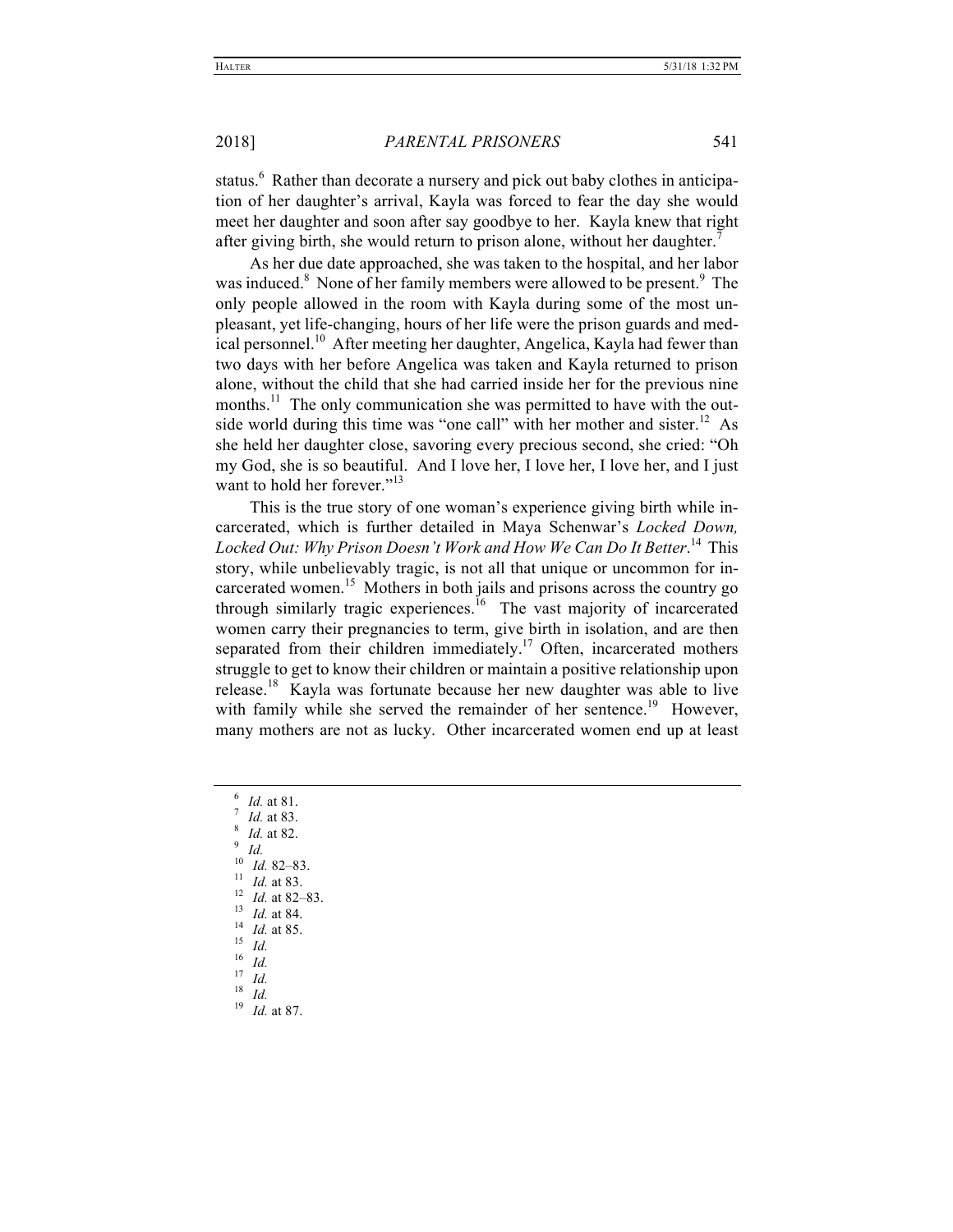temporarily losing their children to the foster care system, and some lose custody permanently. $^{20}$ 

Though incarceration rates in the United States have started to decrease, there are still far too many people in prison.<sup>21</sup> As of 2016, state and federal prisons in the United States held a combined total of roughly 1.6 million people.<sup>22</sup> Women uniquely feel the effects of mass incarceration.<sup>23</sup> For a number of reasons, the number of incarcerated women has continued to increase, jumping 646% between 1980 and 2012, far quicker than the speed of male incarceration.<sup>24</sup> Women are currently the fastest growing segment of the prison population, accounting for a larger portion than ever before.<sup>25</sup> In 2014, there were a total of 215,332 women incarcerated, with 106,232 women in prisons and  $109,100$  in jails.<sup>26</sup>

The high rate of female incarceration is made more problematic when looking at the effect that it has on the rest of society. Almost two-thirds of incarcerated women in U.S. prisons are mothers.<sup>27</sup> Because the median age of incarcerated women is thirty-four, many of these women are new mothers

population-down-little. 22 Peter Wagner & Bernadette Rabuy, *Mass Incarceration: The Whole Pie 2016*, PRISON POL'Y INITIATIVE (Mar. 14, 2016), https://www.prisonpolicy.org/reports/pie2016.html. 23 *See generally* Sharona Coutts & Zoe Greenberg, *Women, Incarcerated*, PRISON LEGAL

NEWS (June 3, 2015), https://www.prisonlegalnews.org/news/2015/jun/3/women-incarcerated/; Nicholas Kristof, *Mothers in Prison: "Prison got me sober, but it didn't get me anywhere.*,*"* N.Y. TIMES (Nov. 25, 2016), http://www.nytimes.com/2016/11/25/opinion/sunday/mothers-in-prison.html?mwrsm=Facebook&\_r=1.<br><sup>24</sup> Coutts & Greenberg, *supra* note 23.<br><sup>25</sup> *Fact Sheet: Incarcerated Women and Girls*, SENT'G PROJECT 1 (Nov. 2015)

http://www.sentencingproject.org/wp-content/uploads/2016/02/Incarcerated-Women-and-Girls.pdf; Valentina Zarya, *This is Why Women are the Fastest-Growing Prison Population*, FORTUNE (Dec. 10, 2015), http://fortune.com/2015/12/10/prison-reform-women/. 26 *Fact Sheet: Incarcerated Women and Girls*,*supra* note 25, at 1. 2014 was the last time

that this particular survey was conducted; therefore, it is the most recent information available. *Id.* The United States accounts for 30% of the world's incarcerated women, but only 5% of the world's female population. Aleks Kajstura & Russ Immarigeon, *States of Women's Incarceration: The Global Context*, PRISON POL'Y, https://www.prisonpolicy.org/global/women/ (last visited: Sept. 9, 2017). <sup>27</sup> SCHENWAR, *supra* note 1, at 85.

 $^{20}$  Lauren E. Glaze & Laura M. Maruschak, Bureau of Just. Stat. Special Rep., PARENTS IN PRISON AND THEIR MINOR CHILDREN 5 (Aug. 2008), https://www.bjs.gov/content/pub/pdf/pptmc.pdf. In 2004, 10.9% of mothers in state prison had children in foster homes or other government agencies. *Id*.; Jennifer Warner, *Infants in Orange*: *An International Model-Based Approach to Prison Nurseries*, 26 HASTINGS WOMEN'S L.J. 65, 69–70

<sup>(2015).</sup> <sup>21</sup> *See generally* Matthew Friedman, *Just Facts: The U.S. Prison Population is Down (A Little)*, BRENNAN CTR. JUST. (Oct. 29, 2015), https://www.brennancenter.org/blog/us-prison-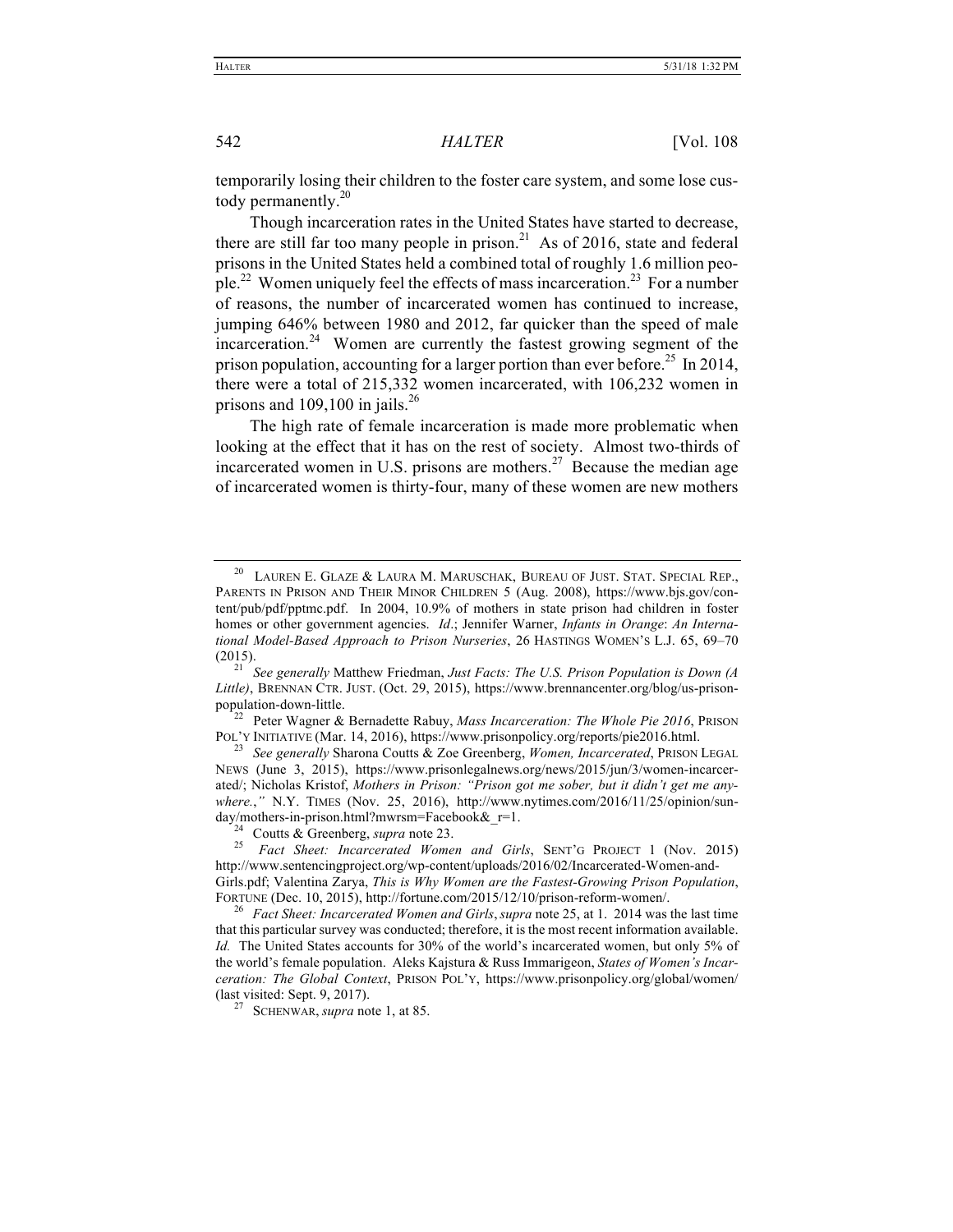with young children,<sup>28</sup> and 60% of women in state prisons have children under the age of eighteen.<sup>29</sup> Once incarcerated, mothers are frequently separated from their young children for considerable amounts of time, given that the average sentence for a mother is over four years.<sup>30</sup> As a result, of the 74 million children in the United States in mid-2007, 1.7 million, or 2.3%, had a mother or father in prison.<sup>31</sup> At that time, prisons held 744,200 fathers and 65,600 mothers, with the number of mothers growing faster than the number of fathers.<sup>32</sup> According to a 2004 survey conducted by the Bureau of Justice Statistics, 16% of the children of federally incarcerated inmates and 23% of state inmates were age four or younger.<sup>33</sup> More than one-third of children would reach the age of eighteen before their parents were released from prison.<sup>34</sup> Experts believe that the number of children with incarcerated mothers is actually much higher than the recorded numbers because law-enforcement agencies are not required to gather specific information on prisoners' children, and many women fear that they will lose their children to the child welfare system if they disclose their children's existence to law enforcement $35$ 

Estimates are that between 4% and 7% of women entering prison are pregnant, and most carry their pregnancies to term.<sup>36</sup> A small portion of these women become pregnant while in prison as a result of rape by prison guards. $37$  Unfortunately, after giving birth, most of these women still have time left on their sentences, which separates new mothers from their infants for various periods of time.<sup>38</sup> On average, pregnant prisoners serve an additional six to twelve months after having their babies.<sup>39</sup>

After giving birth in prison, women face a host of physical and emotional problems. Perhaps the most difficult problem is being separated from

<sup>&</sup>lt;sup>28</sup> Coutts & Greenberg, *supra* note 23.<br>
<sup>29</sup> Kristof, *supra* note 23.<br>
<sup>30</sup> James G. Dwyer, *Jailing Black Babies*, 2014 UTAH L. REV. 465, 467 (2014).<br>
<sup>31</sup> GLAZE & MARUSCHAK, *supra* note 20, at 2.<br>
<sup>32</sup> Id.<br>
<sup>33</sup> Id

<sup>2001),</sup> http://womensenews.org/2002/06/mothers-prison-losing-all-parental-rights/. 36 SCHENWAR, *supra* note 1, at 85; *See* Victoria Law, *Pregnant and behind bars: how the* 

*US prison system abuses mother-to-be*, GUARDIAN (Oct. 20, 2015), https://www.theguardian.com/us-news/2015/oct/20/pregnant-women-prison-system-abuse-medical-neglect (estimating that 3% of women in federal prisons, 4% of women in state prisons, and 5% of women in local jails are pregnant).<br><sup>37</sup> Dwyer, *supra* note 30, at 467.<br><sup>38</sup> SCHENWAR, *supra* note 1, at 85.<br>*39 Id.*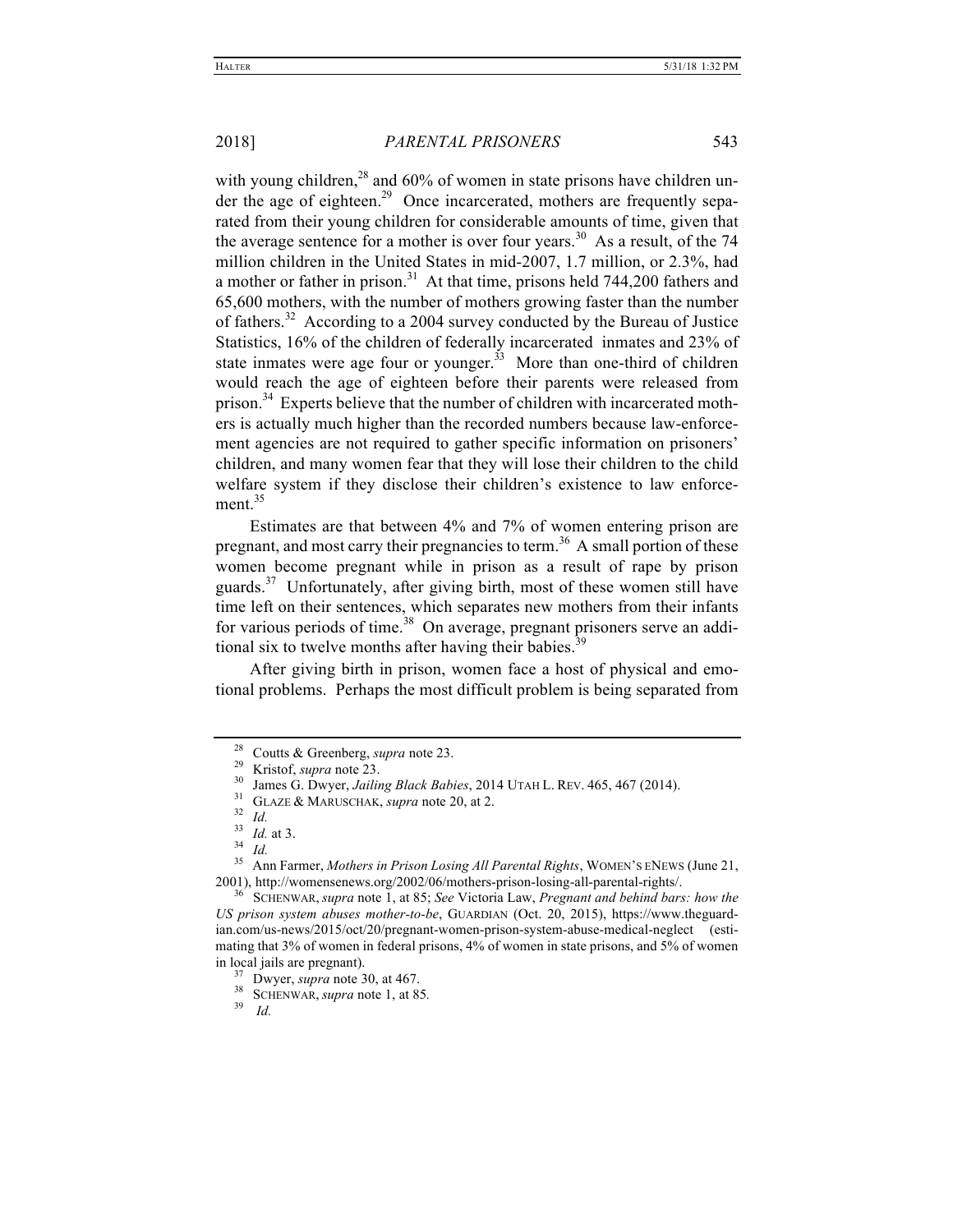their children. In most states, incarcerated women must give up their newborn babies within a few hours of delivery.<sup>40</sup> As a result, mothers are frequently denied the ability to nurse their newborns or to spend time and bond with them.<sup>41</sup> To make matters worse, these women are also frequently denied postpartum placement counseling and have a limited role in choosing who will raise their children during their incarceration.<sup>42</sup>

States take different approaches in addressing how much time an incarcerated mother may spend with her newborn. $43$  Most states allow mothers twenty-four hours with their infants, while some allow forty-eight.<sup>44</sup> However, some states have prison nursery programs that allow mothers to stay with their babies for a longer period of time.<sup>45</sup> As an alternative to prison nursery programs, a few states also offer community-based residential parenting programs.<sup>46</sup>

If programs like these are not an option for a new mother, which is the case for a majority of incarcerated women in the United States, she has a few options.47 She can put the newborn up for adoption, put the newborn into foster care, or give the newborn to relatives.<sup>48</sup> For many incarcerated mothers, there is a decent chance that the court will terminate their parental rights as a result of incarceration.<sup>49</sup> If parental rights are terminated, the mother is not legally the child's parent anymore.<sup>50</sup> She loses the right to visit or talk with the child and the right to decide how the child is raised and taken care of.<sup>51</sup> The child may also be adopted without her permission.<sup>52</sup> This harsh reality is unsettling and arguably unconstitutional. Forcing incarcerated

Sarah Yager, *Prison Born*, ATLANTIC (Jul./Aug. 2015), https://www.theatlantic.com/magazine/archive/2015/07/prison-born/395297/. <sup>41</sup> Deborah Ahrens, *Incarcerated Childbirth and Broader "Birth Control": Autonomy,* 

*Regulation, and the State*, 80 MO. L. REV. 1, 30 (2015). <sup>42</sup> *Id.* <sup>43</sup> Emily Kaiser, *Pregnant in Prison: 6 Shocking Realities About Giving Birth Behind* 

*Bars*, CRIMEFEED (June 11, 2015), http://crimefeed.com/2015/06/6-things-youll-experiencegiving-birth-prison/.<br><sup>44</sup> *Id.* Warner, *supra* note 20, at 72.<br><sup>46</sup> Anne E. Jbara, *The Price They Pay: Protecting the Mother-Child Relationship Through* 

*the Use of Prison Nurseries and Residential Parenting Programs*, 87 IND. L.J. 1825, 1825

<sup>(2012).&</sup>lt;br><sup>47</sup> *See* Warner, *supra* note 20, at 67–68.<br><sup>48</sup> *Id.* at 68.<br><sup>49</sup> *Id.* at 69.<br>50 Educ. for Just., *Termination of Parental Rights (TPR)*, LAWHELPMN 1 (2018), https://www.lawhelpmn.org/files/1765CC5E-1EC9-4FC4-65EC-957272D8A04E/attach ments/1F9ED560-F5C1-484D-8909-C20090BC9C37/f-10-termination-of-parental-rights. pdf. 51 *Id.* <sup>52</sup> *Id.*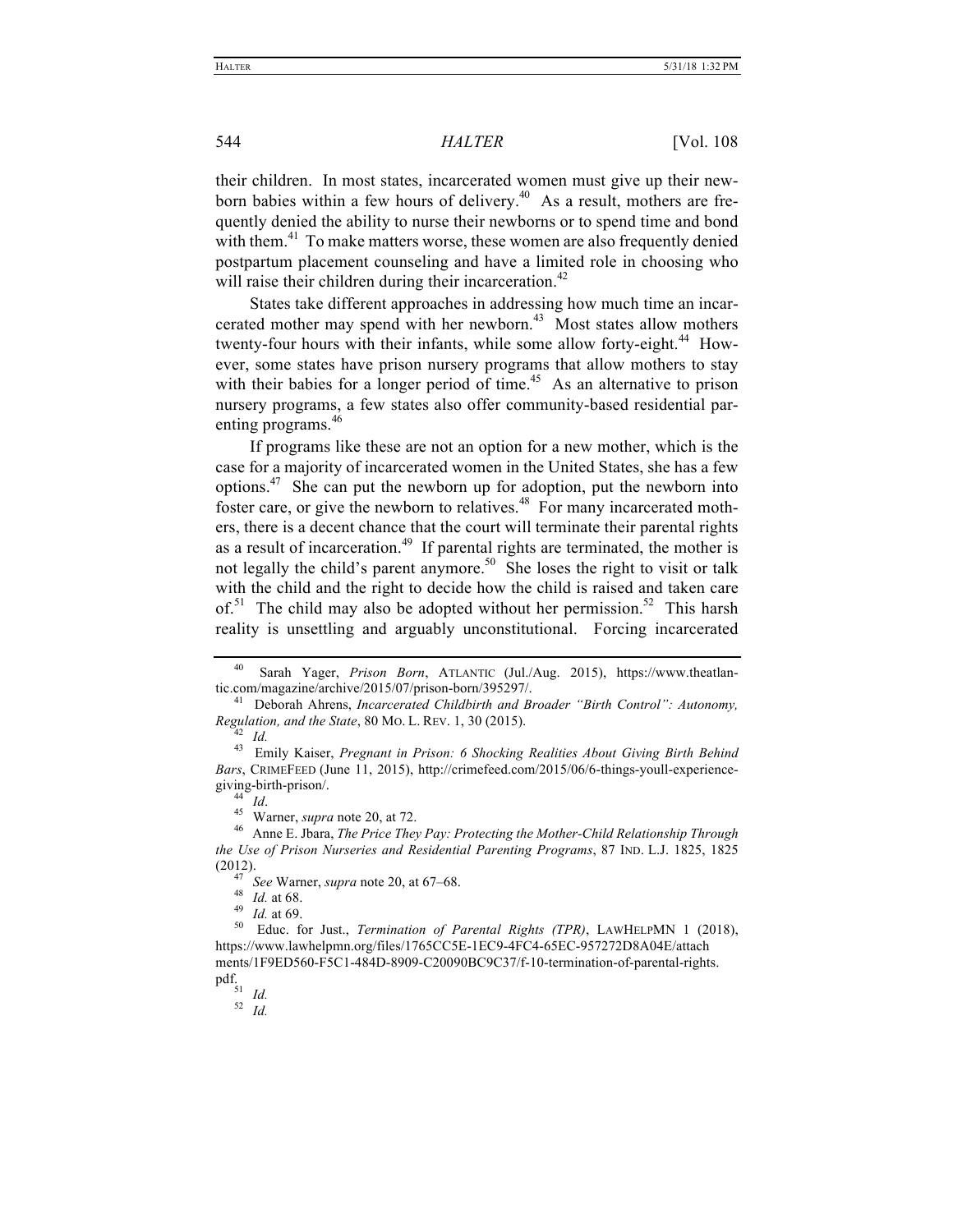mothers and their children to live apart is a tragic policy, and one that separates the United States from most other countries in the world.<sup>53</sup> It is impractical and ill-advised and has life-long detrimental effects on both mother and child.

For decades, the Supreme Court has recognized the constitutionally protected right to parent under the Fourteenth Amendment.<sup>54</sup> While the Supreme Court has chipped away at the rights of prisoners in other areas, finding that many rights are forfeited at the prison doors, it has never ruled on the status of parental rights during incarceration.<sup>55</sup>

This Comment argues that incarcerated mothers have a right to parent their children under the Fourteenth Amendment, and thus, infants should be allowed to remain with their incarcerated mothers for some period of time through programs such as prison nurseries or community-based alternatives. However, even if courts do not find that such a right guarantees mothers the physical right to parent while incarcerated, legislatures should protect incarcerated women's ability to parent for policy reasons. Part I briefly discusses the few programs that currently exist to allow incarcerated mothers to remain with their infants and young children.<sup>56</sup> Part II outlines what happens to parental rights once a mother is incarcerated, considering who generally cares for the children and how difficult it is for a mother to regain parental rights once she loses them.<sup>57</sup> Part III gets to the heart of this legal issue by illustrating that the Supreme Court has, for years, read the Fourteenth Amendment to establish and protect a fundamental right to parent.<sup>58</sup> This Part ends with

<sup>53</sup> Warner, *supra* note 20, at 66–80. Outside of the United States, only a small number of countries do not have prison nurseries, and the prison nurseries that they have allow the child to stay with the mother for much longer. *Id.* at 66. Germany's Preungesheim prison is considered to be the world's most comprehensive program for imprisoned women and their children, recognizing motherhood "as a bona fide job." *Id.* at 76. Low-security women can keep their children with them until the age of five, while high-security women can keep them until the age of three. *Id.* In Bolivia, mothers and fathers are permitted to bring their children to prison with them, as long as the children are age six and younger. *Id.* at 77. Mothers in Colombia are allowed to keep their children in prison with them until they reach the age of three. *Id.* at 78. In Mexico, there are roughly two thousand children under the age of six living with their mothers in prison. *Id.* In Kenya's Lang'ata prison, women are allowed to keep their children in prison with them until they reach four years old. *Id.* at 80.<br><sup>54</sup> See generally Troxel v. Granville, 530 U.S. 57 (2000).<br><sup>55</sup> See Overton v. Bazzeta, 539 U.S. 126 (2003) (chipping away at the rights of prison

by upholding prison regulations restricting the visitation rights of inmates). The Court in *Overton* recognized that outside of the prison context, individuals have a right to maintain certain familial relationships, but freedom of association is a right "least compatible" with incarceration because the very object of imprisonment is confinement. *Id*; *see also* Gerber v. Hickman, 291 F.3d 617, 619 (9th Cir. 2001). <sup>56</sup> *See infra* Part I. 57 *See infra* Part II. 58 *See infra* Part III.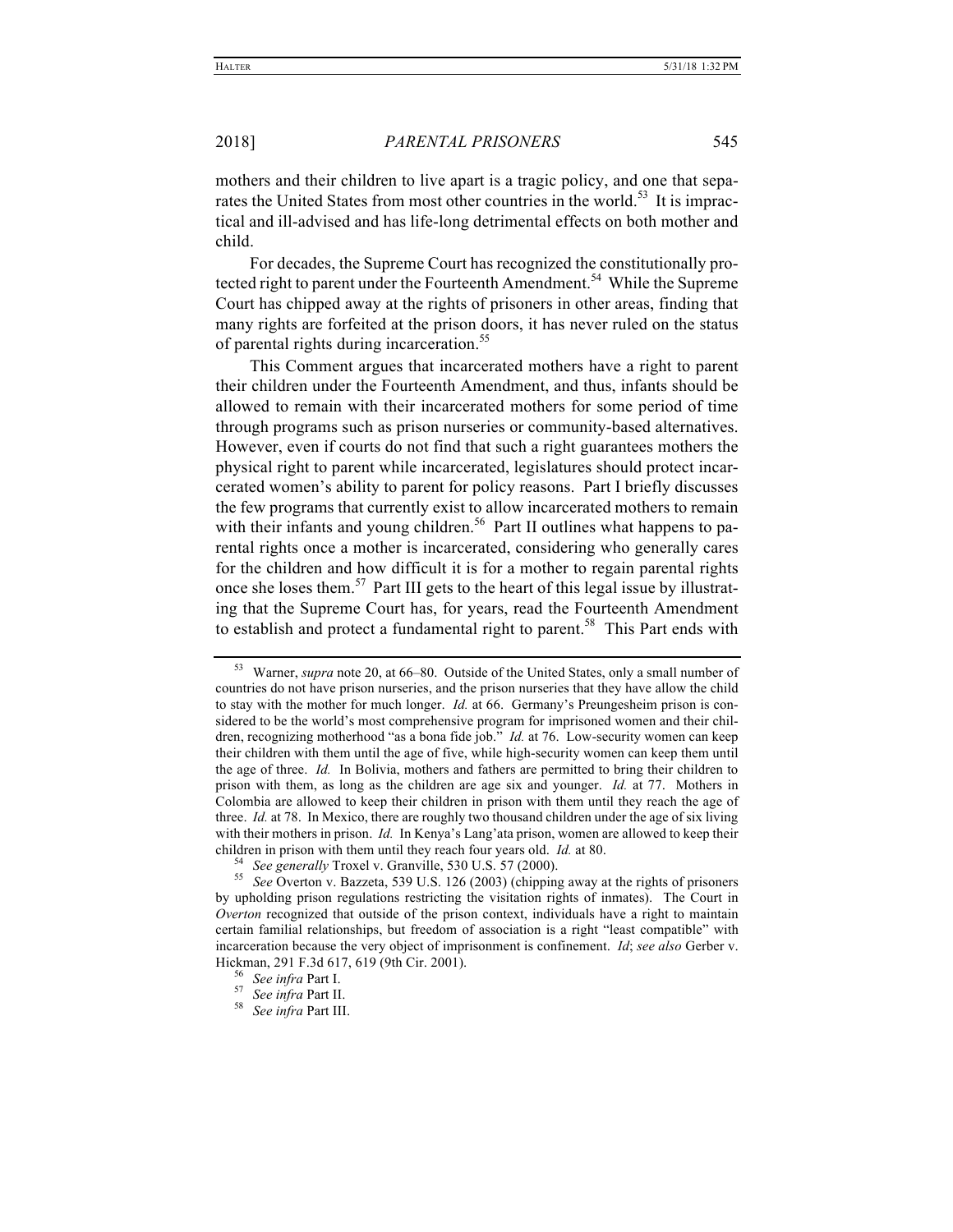a discussion of *Turner v. Safley*, <sup>59</sup> which justifies protecting the parental rights of incarcerated mothers.<sup>60</sup> Part IV continues to apply the logic used by the Court in *Turner*<sup>61</sup> to evince that the parental rights of incarcerated mothers are protected under the Fourteenth Amendment and should be treated by courts as such.<sup>62</sup> Part V addresses the policy arguments for and against allowing incarcerated mothers to remain with their infants.<sup>63</sup> Finally, Part VI explains two particular policies that disproportionately impact incarcerated mothers and further support the protection of an incarcerated mother's right to parent. $64$  This Comment concludes by acknowledging that while the parental rights of incarcerated mothers should be protected, it is difficult to identify the best method for protecting those rights.<sup>65</sup> Acknowledging the importance of maintaining the mother-child relationship during a mother's term of incarceration is a critical first step; however, the courts and legislatures need to take steps to repeal harmful legislation and pass beneficial legislation encouraging programs to support incarcerated mothers.

#### I. WHY AND HOW WOMEN END UP INCARCERATED

Our current system operates against women, many of whom are mothers. Both custody statutes<sup>66</sup> and drug laws<sup>67</sup> act together to make matters worse for incarcerated females. The effects of these policies provide further persuasive justifications for allowing women to remain with their infants during incarceration. As this Comment will explain, the nationwide enforcement of various drug laws sends a disproportionate number of women to jail, predominantly minority women. An overwhelming number of these women need treatment rather than incarceration, and another large portion are incarcerated for the behavior of the dominant men in their lives.<sup>68</sup> Women often

- 
- 

<sup>59</sup> See generally Turner v. Safley, 482 U.S. 78 (1987).<br>
<sup>60</sup> See infra Part III.<br>
<sup>61</sup> See generally Turner, 482 U.S. at 78.<br>
<sup>62</sup> See infra Section IV.<br>
<sup>63</sup> See infra Section V.<br>
<sup>64</sup> See infra Section VI.<br>
<sup>65</sup> See i *Time: Incarcerated Mothers and the Adoption and Safe Families Act of 1997*, 9 BUFF. WOMEN'S L.J. 41, 47 (2000–2001) <sup>67</sup> *Women, LGBTQIA+ People & the Drug War*, DRUG POL'Y ALL., http://www.drugpol-

icy.org/issues/women-lgbtqia-drug-war (last visited Oct. 10, 2017). <sup>68</sup> *Id.*; *Words from Prison: Women's Incarceration and Loss of Parental Rights*, AM. C.L.

UNION, https://www.aclu.org/other/words-prison-womens-incarceration-and-loss-parental-rig hts (last visited Nov. 10, 2018) [hereinafter *Words from Prison*]; Justin Glawe, *How Drug Trafficking Conspiracy Laws Put Regular People in Prison for Life*, VICE (Sept. 30, 2015) https://www.vice.com/en\_us/article/how-drug-trafficking-conspiracy-laws-put-regular-people-in-prison-for-life-930.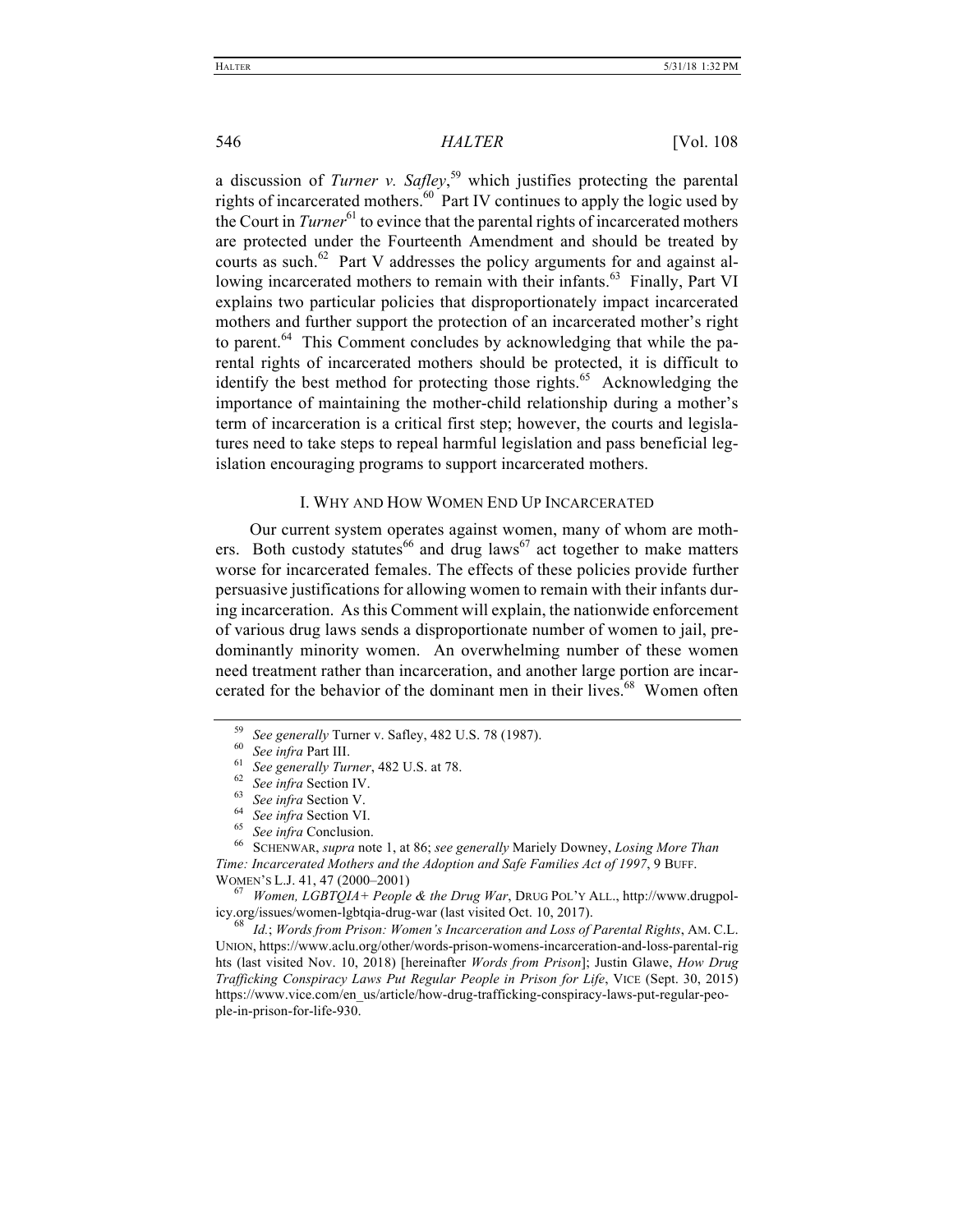face steep sentences for even minor drug offenses. $69$  To make matters worse, the Adoption and Safe Families Act makes it difficult for women to keep custody of their children while they are serving their sentences.<sup>70</sup> This has two implications. First, because it is often difficult for incarcerated women to maintain custody rights, they should be allowed to remain with their infants while incarcerated since the alternative is likely severing their parental rights altogether. Second, without addressing the issues with the United States' drug and child custody laws, an incarcerated mother's constitutional right to parent will never fully be protected.

Drug policies in the United States disproportionately affect women, and more specifically, mothers.<sup>71</sup> In state prisons at the end of 2013, nearly 25% of women were incarcerated for drug offenses, compared to only 15% of men.<sup>72</sup> The same discrepancy is found in federal prisons.<sup>73</sup> At the end of September 2014, 59% of women were incarcerated for drug offenses, compared to only 50% of men.<sup>74</sup> More than 75% of the women incarcerated are mothers, many of whom are the sole caregivers for their children.<sup>75</sup>

Conspiracy provisions are considered one of the "most egregious examples" of the way in which the war on drugs has negatively impacted women, contributing further to the increase in drug convictions among women.<sup>76</sup> Under these provisions, once a prosecutor can establish a "conspiracy," each participant can be held liable for the actions of every other member, regardless of whether they had any idea what was happening.<sup>77</sup> Often, women play only a very small role in drug sales but are held accountable for the entire amount of drugs attributed to the conspiracy.<sup>78</sup> As a result of conspiracy drug laws, some women end up going to prison largely because of the criminal behavior of their husbands, boyfriends, and partners.<sup>79</sup> State and federal prosecutors have a much lower burden of proof for conspiracy drug offenses than they do for proving other violent crimes, making it easier for these women to be convicted. $80$  Furthermore, in these cases, women are frequently

<sup>69</sup> *Id.* <sup>70</sup> SCHENWAR, *supra* note 1, at 86; Downey, *supra* note 66, at 47. <sup>71</sup> *See generally Fact Sheet: Women, Prison, and the Drug War*, DRUG POL'Y ALL. (Feb. 2016), http://www.drugpolicy.org/sites/default/files/DPA\_Fact%20Sheet\_Women%20

Prison%20and%20Drug%20War%20%28Feb.%202016%29.pdf.<br>
<sup>72</sup> Id.<br>
<sup>73</sup> Id.<br>
<sup>74</sup> Id.<br>
<sup>74</sup> Id.<br>
<sup>75</sup> Women, LGBTQIA+ People & the Drug War, supra note 67.<br>
<sup>76</sup> Id.; see e.g., Words from Prison, supra note 68.<br>
<sup>77</sup> Words fro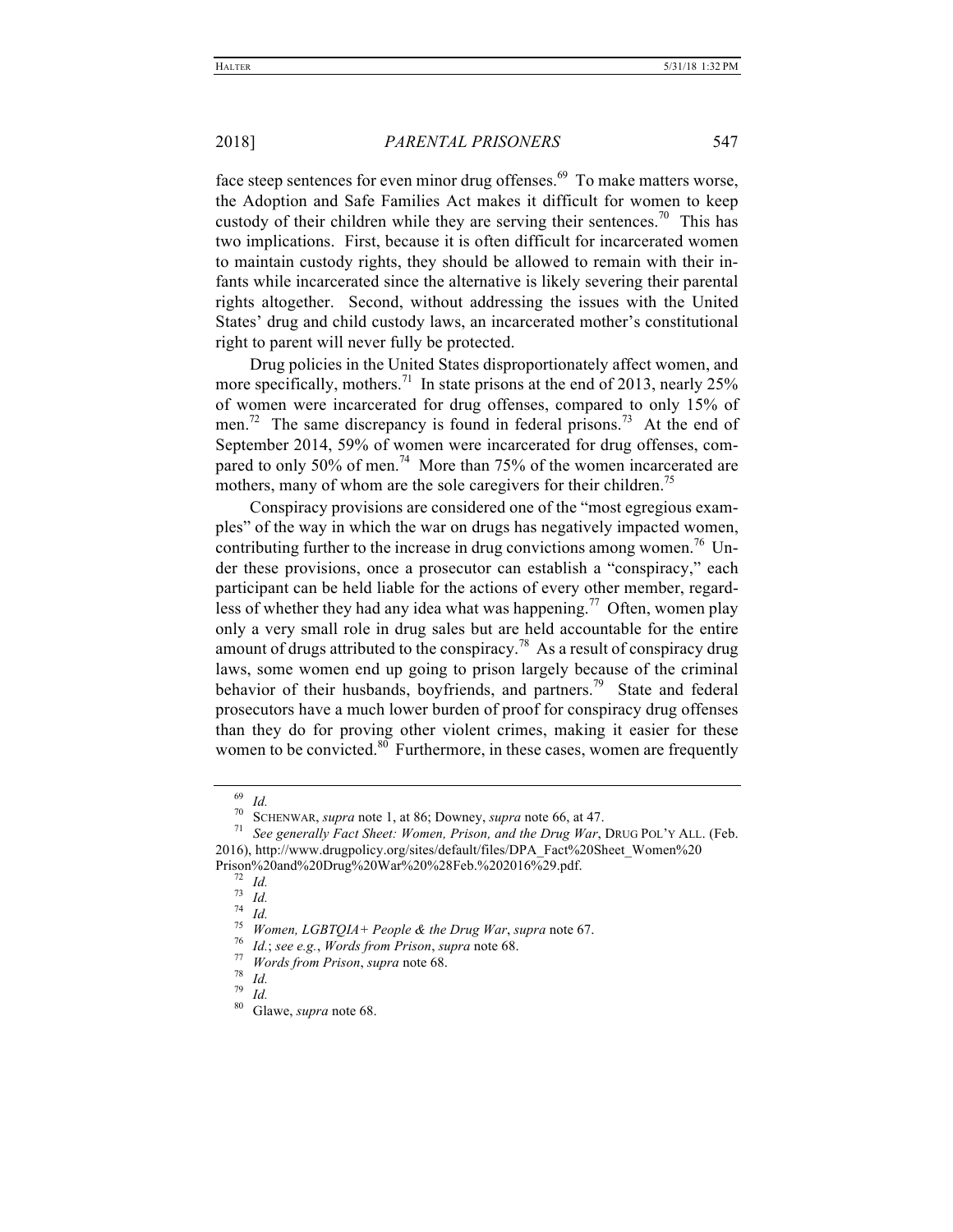given harsher sentences because they have little information to trade with law enforcement, given the fact that they were not acutely aware of what was going on to begin with. $81$  Women who refuse to testify against a partner, even if out of fear of death or injury, can often be forced to serve longer sentences than the partner who actually committed the crime. $82$  This is made more problematic by that fact that in some instances, these convicted women were in abusive relationships with the actual drug offender that they were unable to get out of. $83$  Thus, flaws in our drug policy and criminal justice system are sending nonviolent, capable mothers to jail, and then preventing them from raising their children. Coupling conspiracy provisions with harsh mandatory minimum sentencing laws, it is easy for women to get sent to jail, but hard for them to get out.<sup>84</sup>

The fact that many women are imprisoned not for intentional, pre-meditated criminal activity, but because they are victims of circumstance, negates the frequently made argument that they behaved poorly and thus deserve to lose their parental rights. For example, Angela was a first-generation law school graduate with a Master's degree in business.<sup>85</sup> She owned a successful luxury car dealership and was a single mother.<sup>86</sup> Wanting a father for her son, she married an accountant named Andre and eventually allowed him to take over the book-keeping for her business. $87$  One day, Andre was arrested, and Angela was forced to scramble to post his bail.<sup>88</sup> Angela followed Andre's instructions and called a client who Andre said owed them money and wired that money into his account.<sup>89</sup> Shortly thereafter, Angela was arrested because, unbeknownst to her, the man she called was a drug distributor, and because of the conspiracy statute, Angela was implicated in the entire drug conspiracy.<sup>90</sup>

Drug addiction is also accompanied by harsher than necessary punish-

<sup>&</sup>lt;sup>81</sup> *Id.* <br><sup>82</sup> Tessie Castillo, *How the Drug War Destroys Women's Lives: Why are women the fasting growing prison population in the US?*, ALTERNET (Feb. 12, 2015), http://www.alternet.org/news-amp-politics/sexism-drug-war. 83 *See e.g.*, Casey Tolan, *How a first-time drug charge became a life sentence for this* 

*mother of two* (Dec. 10, 2015), http://fusion.net/story/243253/ramona-brant-life-sentencedrug-charge/.<br><sup>84</sup> *Women, LGBTQIA+ People & the Drug War*, *supra* note 67.<br><sup>85</sup> *Words from Prison*, *supra* note 68.<br><sup>86</sup> *Id.* <sup>87</sup> *Id.* <sup>89</sup> *Id.* <sup>90</sup> *Id.*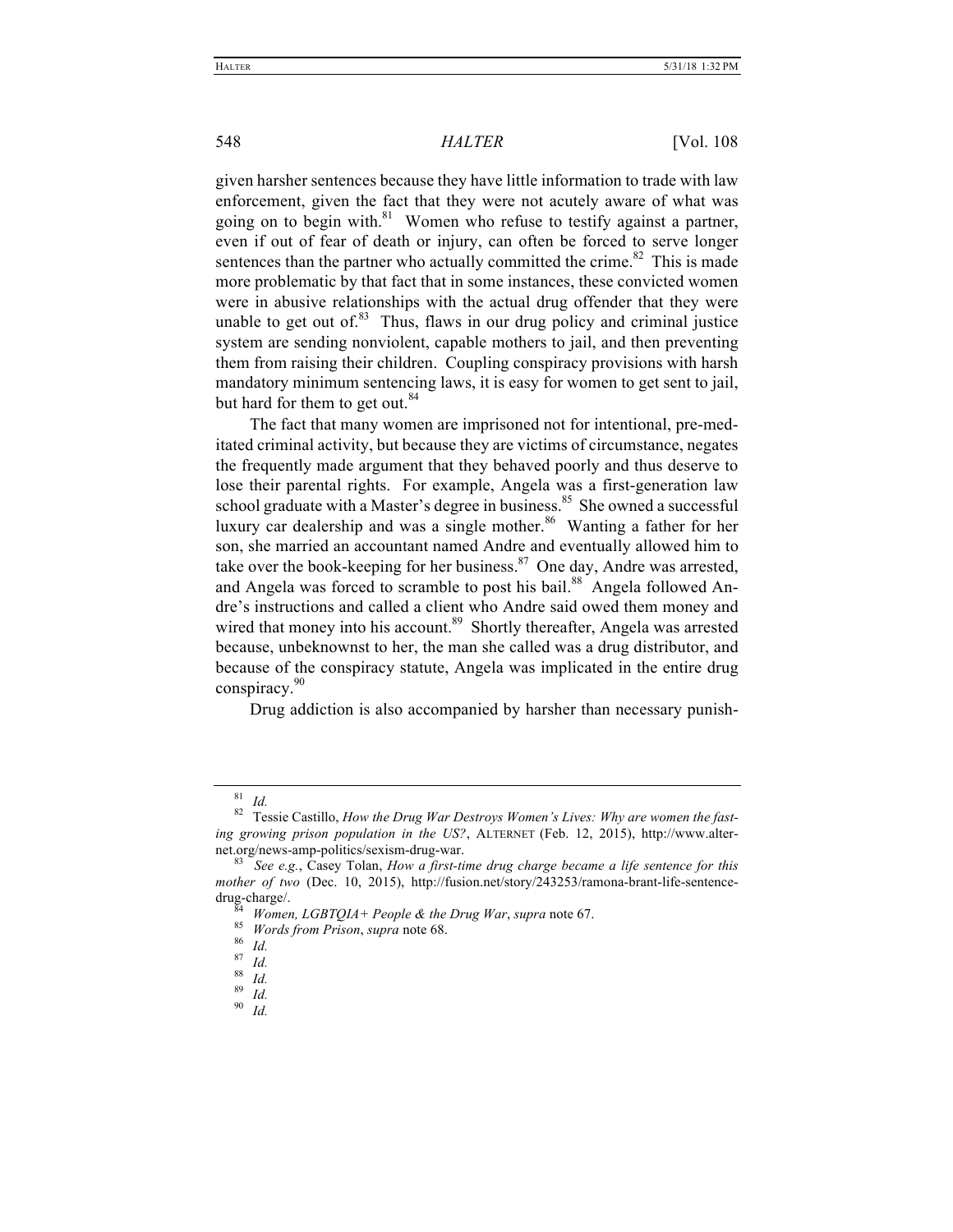ment, negatively impacting women and mothers. States respond by incarcerating drug addicted women with little to no treatment.<sup>91</sup> Rather than giving pregnant drug addicts the help they so desperately need and deserve, these laws ensure that pregnant women are locked up. $^{92}$  Imprisoning these women is arguably a much worse alternative than treatment because prisons are not equipped to handle drug addiction.<sup>93</sup> Given this, most women in prison should not automatically be considered bad mothers. Perhaps if these mothers received drug treatment, rather than a prison sentence, they could be fit to parent.

#### II. EXISTING PROGRAMS

#### A. PRISON NURSERIES

A small number of state and federal prisons around the country operate prison nurseries and community-based residential parenting programs, which allow young children to remain with their incarcerated mothers.<sup>94</sup>

Prison nurseries permit a newborn child to stay with his or her mother in prison or jail for a certain amount of time.<sup>95</sup> As of 2010, nine states offered prison nursery programs: New York, Nebraska, South Dakota, Ohio, Washington, Illinois, Indiana, California, and West Virginia.<sup>96</sup> Of these nine, six allow newborns to remain with their incarcerated mother for up to eighteen months.<sup>97</sup> These nurseries range in size, with the maximum number of mother and infant pairs reaching only twenty-nine at New York's Bedford Hills Correctional Facility.<sup>98</sup> To qualify for these programs, the mother must be a nonviolent offender with a clean prison record with no history of child abuse, and she must have given birth while incarcerated.<sup>99</sup> Mothers who had given birth prior to incarceration, even if only a few weeks before, are ineligible to participate in prison nursery programs.<sup>100</sup> Sometimes the prison nurseries are on the prison grounds in a separate wing, while other times they

<sup>91</sup> *See* Sharona Coutts & Zoe Greenberg, *'No Hope for Me': Women Stripped of Parental Rights After Minor Crimes*, REWIRE (Apr. 2, 2015), https://rewire.news/article/2015/04/02/ hope-women-stripped-parental-rights-minor-crimes/. *See, e.g., Women, LGBTQIA+ People & the Drug War*, *supra* note 67. <sup>92</sup> Sharona Coutts & Zoe Greenberg, *supra* note 91; *Women, LGBTQIA+ People & the* 

Drug War, supra note 67.<br>
<sup>93</sup> Id.<br>
<sup>94</sup> Jbara, supra note 46, at 1825.<br>
<sup>95</sup> Warner, supra note 20, at 66.<br>
<sup>96</sup> Id. at 68.<br>
<sup>97</sup> Id. at 72.<br>
<sup>98</sup> Id. at 72.<br>
<sup>99</sup> Id. at 72.<br>
<sup>99</sup> Id. at 72.<br>
<sup>99</sup> Id. at 72.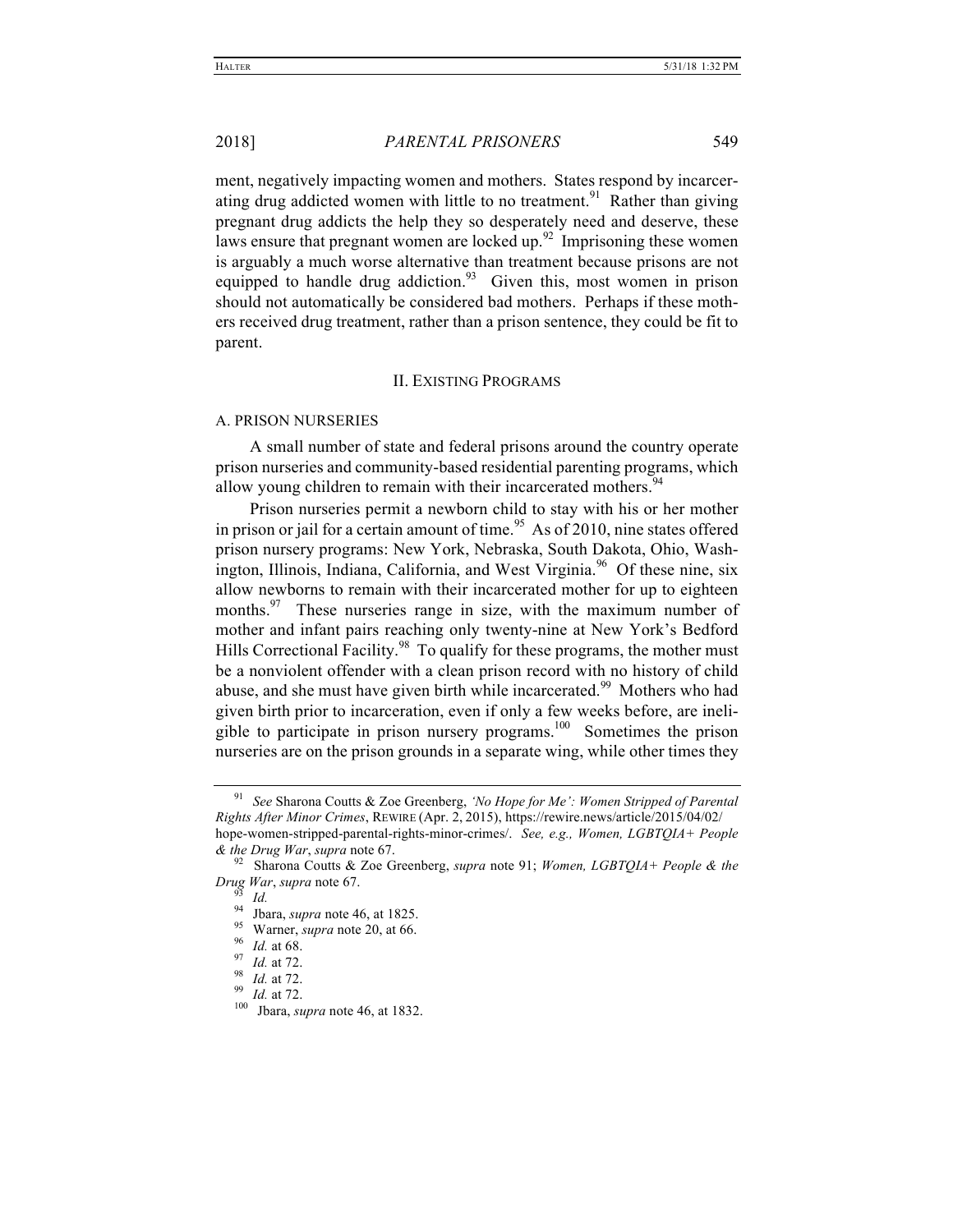are off-site.101 Many prison nursery programs also provide additional support to mothers, such as parenting classes, counseling, substance abuse treatment, life skills training, and education.<sup>102</sup>

More specifically, at Bedford Hills Correctional Facility, mothers can access "daily parenting classes, daycare, crisis intervention, advocacy, child placement assistance and discharge assistance,"<sup>103</sup> as well as mandated drug and anger counseling.<sup>104</sup> Children and mothers live together in unlocked rooms that are decorated and contain toys, such that the rooms more closely resemble a child's nursery.<sup>105</sup> South Dakota, on the other hand, uses a slightly different prison nursery model.<sup>106</sup> It does not limit the number of motherinfant pairs allowed at one time, but it only allows the pairs to stay in the nursery for up to thirty days.<sup>107</sup> In order to qualify, the only requirement is that the incarcerated mother be nonviolent; however, qualifying mothers must pay \$288, which is a hindrance for many.<sup>108</sup> Mother and infant pairs live in their own rooms within the general population at the facility.<sup>109</sup> However, infants are still not allowed to be around other general population inmates $^{110}$ 

#### B. COMMUNITY-BASED RESIDENTIAL PARENTING PROGRAMS

Community-based residential parenting programs are similar to prison nursery programs.<sup>111</sup> In a 2010 study, Massachusetts reported having these community-based alternatives.112 However, the atmosphere of these programs is quite different from that of prison nurseries, and the programs themselves are meant to allow women to take control of their own lives.<sup>113</sup> Convicted women sentenced to a period of incarceration in these programs are

BEHIND BARS: A STATE-BY-STATE REPORT CARD AND ANALYSIS OF FEDERAL POLICIES ON CONDITIONS OF CONFINEMENT FOR PREGNANT AND PARENTING WOMEN AND THE EFFECT ON THEIR CHILDREN, NAT'L WOMEN'S L. CTR. (Oct. 2010), https://nwlc-ciw49tixgw5lbab.stackpathdns.com/wp-content/uploads/2015/08/mothersbehindbars2010.pdf <sup>113</sup> Jbara, *supra* note 46, at 1836–37.

<sup>101</sup> Warner, *supra* note 20, at 66.<br>
<sup>102</sup> *Id.* at 67.<br>
<sup>103</sup> *Id.* at 72 (quoting *Ministerial, Family and Volunteer Services*, N.Y. ST. DEP'T OF CORRECTIONS & CMTY. SUPERVISION, http://www.doccs.ny.gov/ProgramServices/ministerial.html#fsp) (last visited Apr. 19, 2018)).<br>
<sup>104</sup> *Id.*<br>
<sup>105</sup> *Id.*<br>
<sup>106</sup> *Id.* at 73.<br>
<sup>107</sup> *Id.* at 73–74.<br>
<sup>108</sup> *Id.* at 74.<br>
<sup>109</sup> *Id.*<br>
<sup>109</sup> *Id.*<br>
<sup>110</sup> *Id.*<br>
<sup>110</sup> *Id.*<br>
<sup>110</sup> *Id.*<br>
<sup>111</sup> Jbara, *supra*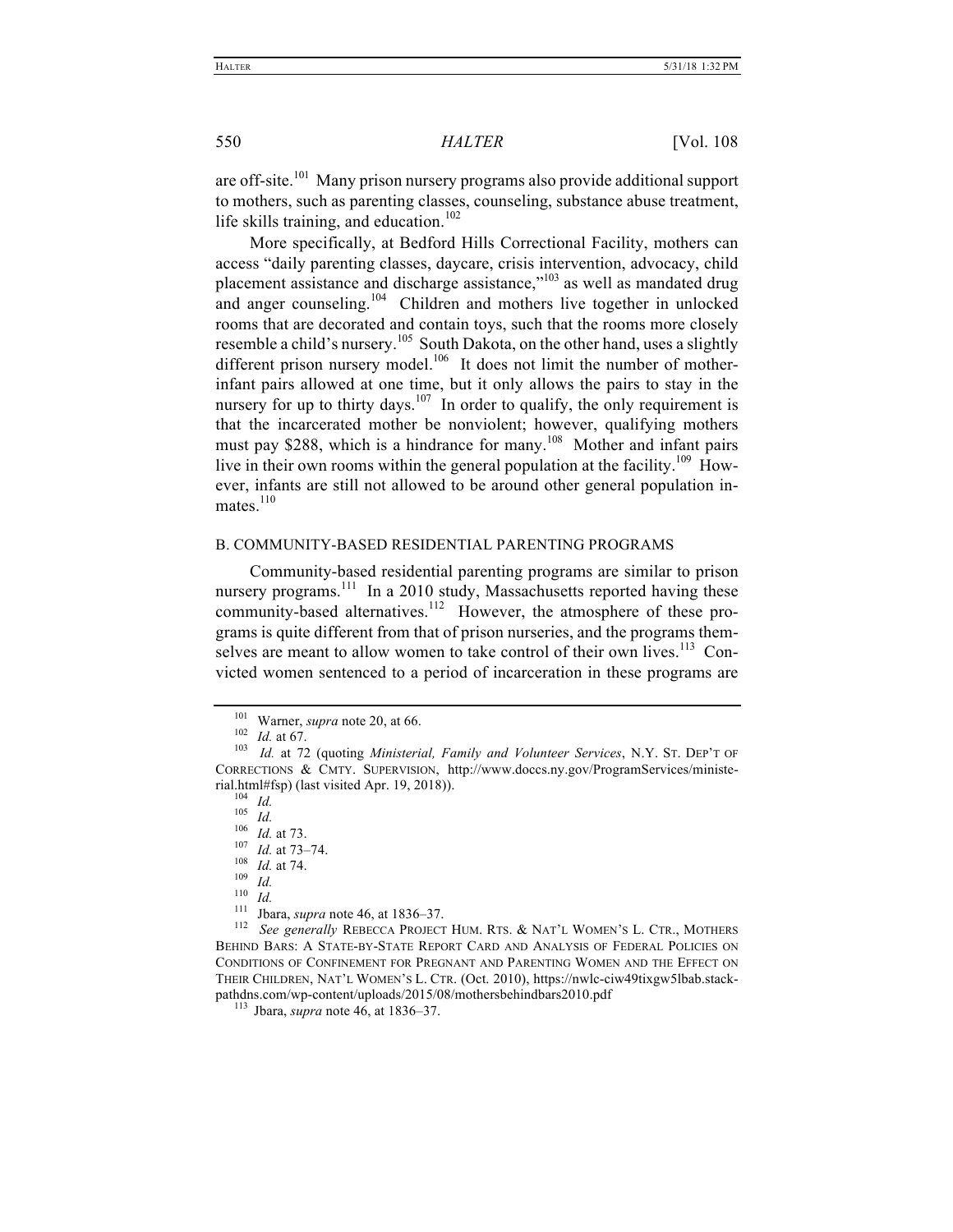allowed to live in the community rather than in prison.<sup>114</sup> These communitybased facilities are less restrictive than ordinary prisons and are intended to feel more like home.<sup>115</sup> Most of these programs "allow children to stay with their mothers until they reach school age,"<sup>116</sup> which is in stark contrast to prison nursery programs' early age cut-off.<sup>117</sup> Oftentimes, a history of substance abuse is required for admittance into these programs.<sup>118</sup>

In the 1980s, the United States government established the Mothers and Infants Nurturing Together (MINT) program.<sup>119</sup> This program allows pregnant women to live in a "residential setting" from the time their child is born to the age of three months, and after three months, the inmates can apply for an extension.<sup>120</sup> This program, however, has "stringent requirements": women must be in their last three months of pregnancy, have fewer than five years remaining on their sentences, be eligible for furlough, and pay for the child's medical care.<sup>121</sup> Only a small number of women in federal prison participate in MINT, and access is restricted to newborns only.<sup>122</sup> In 2010, there were seven MINT sites around the country, available for only fifty-nine mother/infant pairs combined across the country. 123

#### III. PARENTAL RIGHTS UPON INCARCERATION

When a child is born, state law automatically gives the child's birth mother parental rights, which the state can only remove from someone who is unwilling or unable to care for her child.<sup>124</sup> Parental rights are generally not terminated at the moment that someone is incarcerated.<sup>125</sup> However, mothers occasionally lose their parental rights during, and as a result of, incarceration.<sup>126</sup> There are three common ways for an incarcerated mother to lose her parental rights.<sup>127</sup> First, she could lose her rights if "the child is in

<sup>&</sup>lt;sup>114</sup> *Id.* at 1836.<br>
<sup>115</sup> *Id.* at 1837.<br>
<sup>117</sup> *Id.*<br>
<sup>117</sup> *Id.*<br>
<sup>119</sup> *Id.*<br>
<sup>119</sup> *Id.*<br>
<sup>119</sup> *Id.*<br>
<sup>120</sup> *Id.*<br>
<sup>121</sup> *Id.*<br>
<sup>121</sup> *Id.* at 1838.<br>
<sup>122</sup> REBECCA PROJECT HUM. RTS. & NAT'L WOMEN'S L. CTR., *supra* 

*garding the Care, Custody and Control of Their Children*, 19 J. AM. ACAD. MATRIM. L. 97, 108 (2004). 127 *Id.* at 109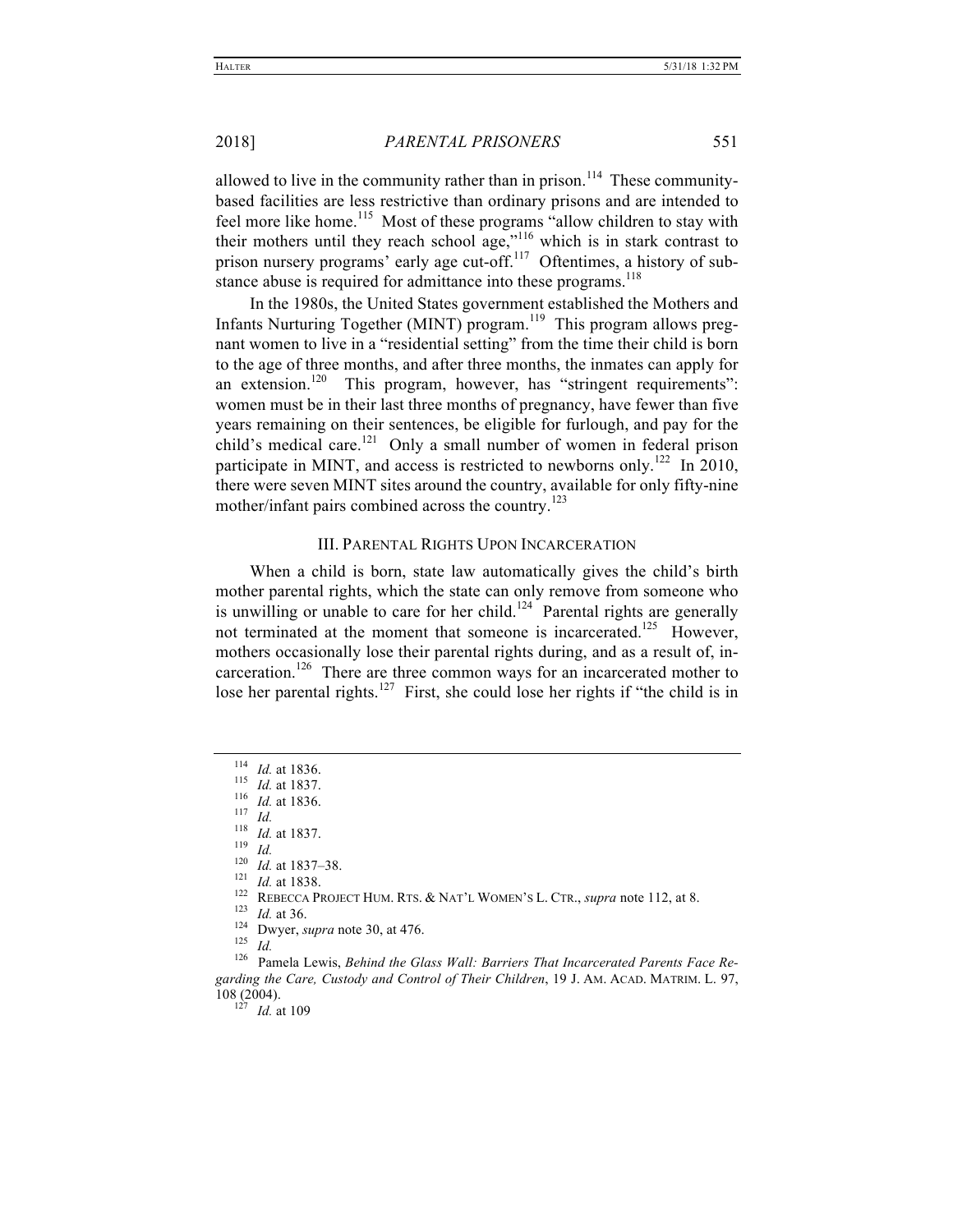the care and custody of the state and the state initiates the proceeding."<sup>128</sup> Second, a woman could also lose her rights if the child's father remarries and initiates proceedings so that his new wife can adopt the child.<sup>129</sup> Third, the child can end up living with another family member who initiates adoption proceedings, thereby severing her rights.<sup>130</sup>

An incarcerated mother may try to avoid giving up permanent custody of her child by temporarily signing her custody rights over to another competent adult, using the "power of attorney" privileges.<sup>131</sup> However, a study of incarcerated mothers in Illinois state prisons and the Cook County Jail from 1990 to 2000 revealed that "these [incarcerated] mothers were one-half as likely to reunify with their children in foster care than were non-incarcerated mothers whose children were in foster care."<sup>132</sup>

According to a 2004 survey of children with mothers incarcerated in state prisons, 37% lived with their other parent, roughly 45% lived with a grandparent or set of grandparents, 23% lived with other relatives, 8% lived with friends, and 11% lived in foster homes.<sup>133</sup> Once a child ends up in the foster system, it is incredibly difficult to get him or her out.<sup>134</sup> In order to regain custody after incarceration, women must find jobs that pay well enough to support their families, attend parenting programs and substance abuse classes, if necessary, and study basic life skills.<sup>135</sup> It is difficult for many formerly incarcerated women to find jobs because they often lack a driver's license, as well as a high school diploma or equivalent degree.<sup>136</sup> Many have issues finding a home where they can live with their children.<sup>137</sup> Felons often do not have family or friends to live with, and halfway houses

<sup>128</sup> *Id.*<br><sup>129</sup> *Id.*<br><sup>130</sup> *Id.* **130** *Id.* **131 James Hirby,** *If a Parent Goes to Jail, Can She Sign Over Custody to her Boyfriend Using Power of Attorney?,* LAW DICTIONARY, http://thelawdictionary.org/article/if-a-parentgoes-to-jail-can-she-sign-over-custody-to-her-boyfriend-using-power-of-attorney/ (last visited Nov. 12, 2017).<br><sup>132</sup> Steve Christian, *Children of Incarcerated Parents*, NAT'L CONF. ST. LEGISLATURES

<sup>(</sup>Mar. 2009), at 5, http://www.ncsl.org/documents/cyf/childrenofincarceratedparents.pdf. 133 GLAZE & MARUSCHAK, *supra* note 20, at 5. According to the same survey, when chil-

dren had an incarcerated father, 84.2% lived with their other parent and only around 3% ended

up in foster care. *Id*. <sup>134</sup> Angeli R. Rasbury, *Out of Jail, Mothers Struggle to Reclaim Children*, WOMEN'S E-NEWS (Sept. 17, 2006), http://womensenews.org/2006/09/out-jail-mothers-struggle-reclaimchildren/. 135 *Id.* 136 *Id.* 137 *Id.*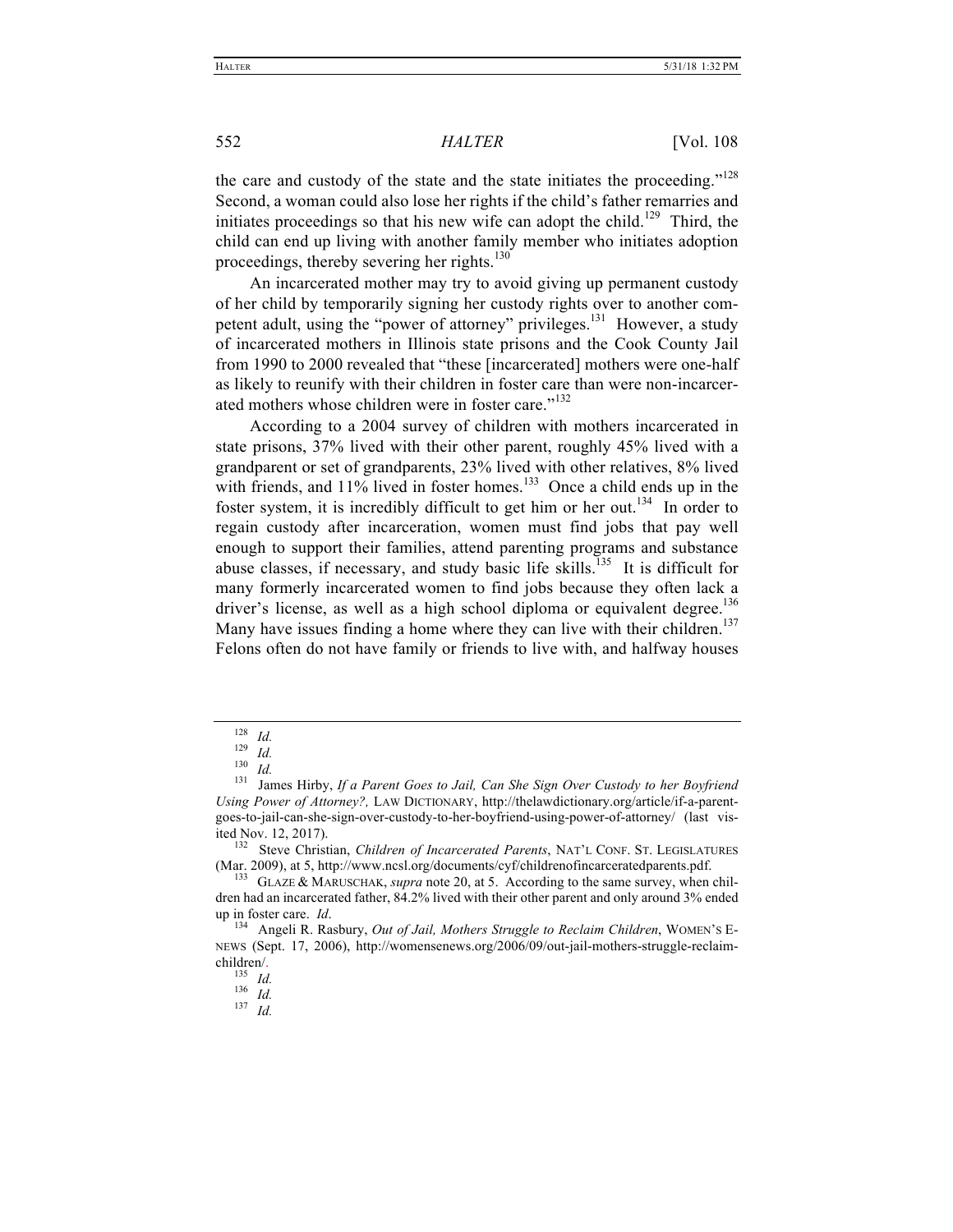do not allow children.138 For these reasons, once parental rights are terminated, it is usually final. $139$ 

#### IV. FOURTEENTH AMENDMENT RIGHT TO PARENT

This Comment argues that courts should recognize that incarcerated women have a fundamental right under the Fourteenth Amendment to parent their children. Consequently, state and federal prisons in the United States should be required to provide options to facilitate that right.

The Fourteenth Amendment provides that no state shall "deprive any person of life, liberty, or property, without due process of law."<sup>140</sup> It protects individuals from government interferences with their fundamental rights and liberties.<sup>141</sup> The Supreme Court has long recognized that parents have a right to control and direct the upbringing of their children under the Due Process Clause of the Fourteenth Amendment.142 In *Prince v. Massachusetts*, the Supreme Court recognized parents' fundamental right to make decisions concerning the care, custody, and control of their children.<sup>143</sup> In *Prince*, the Court weighed the interest of the parent versus the interest of society in protecting the rights of children, acknowledging that while prior precedent established a parent's right to care for his or her child, the right to parent does not entirely nullify the state's ability to act in the best interest of the child.<sup>144</sup> In *Quilloin v. Walcott*, the Court reaffirmed that the relationship between parent and child is constitutionally protected.<sup>145</sup> In *Quilloin*, a biological father claimed that he was entitled, as a matter of Due Process and Equal Protection, to an absolute veto over adoption proceedings of his biological child, absent a ruling that he was unfit to parent.<sup>146</sup> While ultimately prioritizing the child's well-being over the father's interest, the Court acknowledged the importance of constitutionally protecting the parent-child relationship.<sup>147</sup>

In *Troxel v. Granville*, the Court went even further and held that the Constitution recognizes a fundamental right to parent.<sup>148</sup> In this case, the liberty interest at issue was a mother's care, custody, and control of her chil-

<sup>&</sup>lt;sup>138</sup> *Id.*<br>
<sup>139</sup> Farmer, *supra* note 35.<br>
<sup>140</sup> U.S. Const. amend. XIV, § 1.<br>
<sup>141</sup> Troxel v. Granville, 530 U.S. 57, 65 (2000).<br>
<sup>142</sup> *Id.* at 65–66.<br>
<sup>143</sup> Prince v. Massachusetts, 321 U.S. 158, 166 (1944).<br>
<sup>144</sup>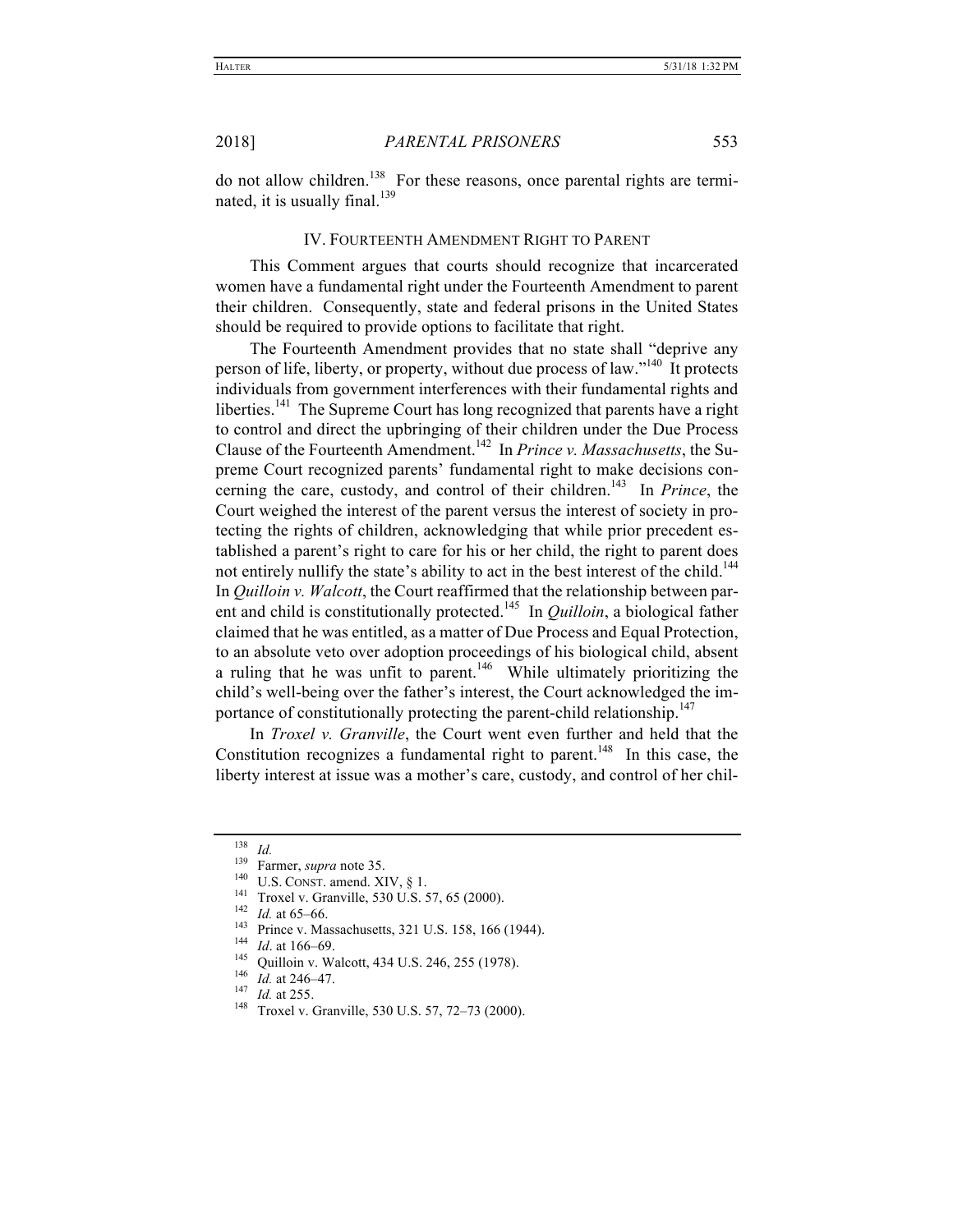dren, which the Court acknowledged was "the oldest of the fundamental liberty interests recognized by this Court."149 The Court discussed that in light of the extensive precedent, the Due Process Clause obviously protects the fundamental rights of parents to make decisions concerning the care, custody, and control of their children.<sup>150</sup>

*Troxel* concerned a visitation petition and a Washington state statute that allowed any person to petition the court for visitation at any time as long as the visitation was in the best interest of the child.<sup>151</sup> The Washington statute did not give the desires or opinions of the parent any additional weight when deciding what was best for the child.<sup>152</sup> The Court ultimately held that the Washington statute was unconstitutional, explaining that the lower court did not find, nor did the plaintiff allege, that the defendant was an unfit parent.<sup>153</sup>

Incarcerated mothers should be able to make a claim that they have a right to parent their children because *Troxel* established a constitutionally protected right for mothers to parent their children in all instances, unless they are deemed to be unfit.<sup>154</sup> Opponents may argue that incarcerated mothers are unfit parents because they have been convicted of a crime, and therefore, *Troxel* does not give them the right to parent while incarcerated.<sup>155</sup> According to *Troxel*, however, so long as a parent adequately cares for his or her child, there is no reason for the state to inject itself.<sup>156</sup> Just because a woman is incarcerated does not mean that she has not, or cannot, adequately care for her child. Because of the structure of our criminal justice system and various drug laws, which will be discussed later in this Comment, women are often incarcerated for crimes entirely unrelated to their ability to parent.<sup>157</sup> No Supreme Court decision has ever deemed all incarcerated parents to be unfit. $158$ 

Opponents also argue that the very nature of prison itself makes incarcerated mothers unfit to parent.159 Regardless of whether the mother is capable of being a good parent, the very fact that she would have to raise her child, surrounded by convicted felons, guards, threats, and perhaps violence may mean that no matter how hard an incarcerated mother tries, she will be unable

<sup>&</sup>lt;sup>149</sup> *Id.* at 65.<br>
<sup>151</sup> *Id.* at 60.<br>
<sup>151</sup> *Id.* at 60.<br>
<sup>152</sup> *Id.* at 68.<br>
<sup>153</sup> *Id.* at 68.<br>
<sup>155</sup> *Id.* at 68.<br>
<sup>155</sup> *Id.* at 68.<br>
<sup>156</sup> *Id.* at 68.<br>
<sup>156</sup> *Id.* at 68.<br>
<sup>157</sup> *See generally* Coutts & Greenberg,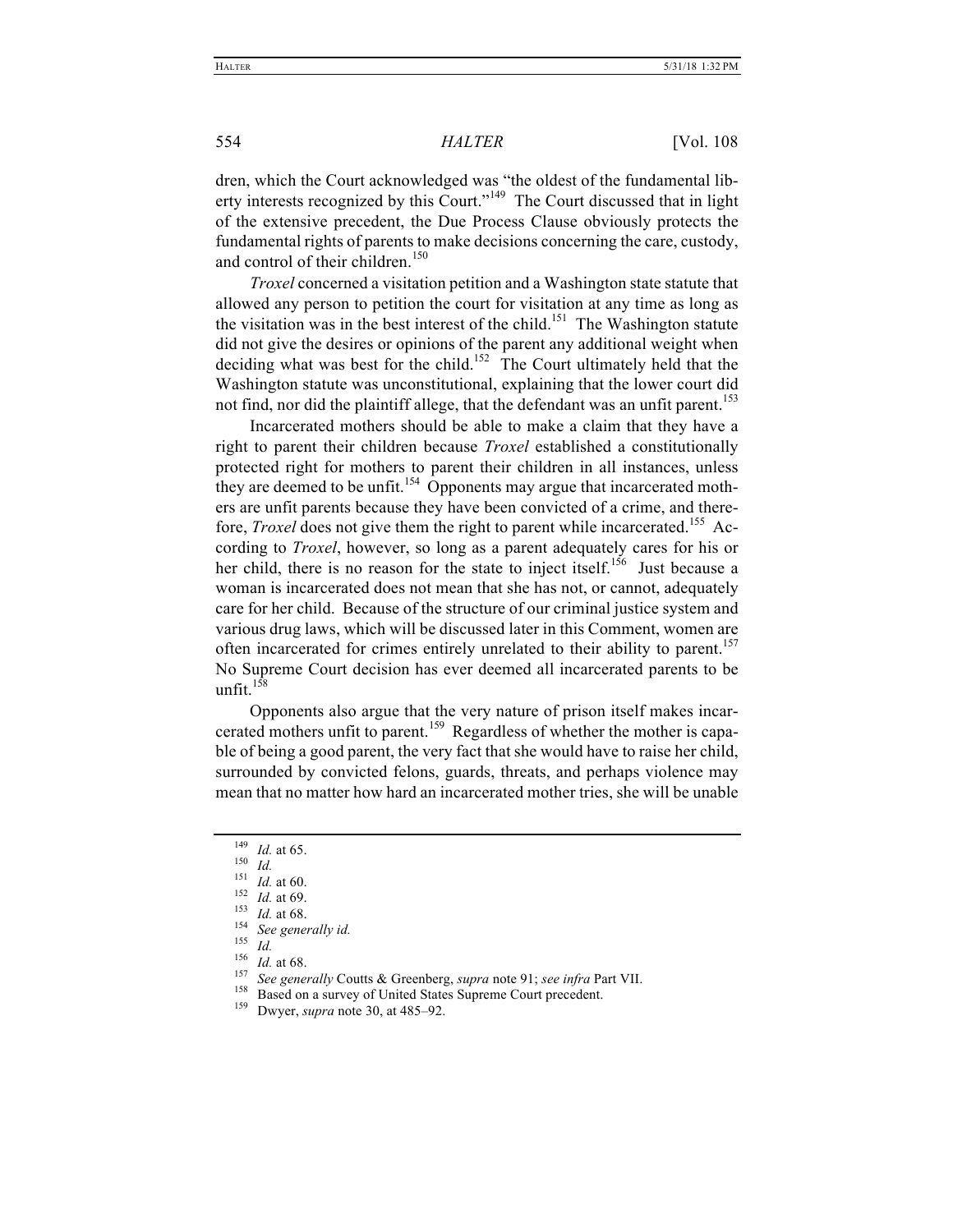to provide a suitable environment in which to raise her child.<sup>160</sup> While this argument is valid, both prison nurseries and community-based residential programs are designed specifically to feel more like a home for infants and young children than the regular prison environment.<sup>161</sup> Furthermore, while prisons may be a less than ideal place for a child to grow up, they may often be better than an uncertain life outside prison.<sup>162</sup> Evidence suggests that because mothers are frequently the primary caregivers, the imprisonment of mothers can destroy a family in a variety of ways, making the lives of her children difficult.<sup>163</sup> Parental incarceration often creates economic strain on households, leaving children with caregivers who are not financially capable of meeting their needs.<sup>164</sup> Children of incarcerated parents are also often forced to move and change schools, which introduces massive uncertainty, posing a risk to children's healthy development.<sup>165</sup> Children who at some point had a parent incarcerated have been found to be at significantly greater risk of experiencing material hardship and familial instability, such as lower standards of living, inability to find stable housing, divorce, and "non-routine school changes."<sup>166</sup>

Furthermore, at present, most incarcerated women are in prison for nonviolent crimes,  $^{167}$  suggesting that they pose a far lesser risk, if any at all, to their children and to society at large. In fact, roughly 84% of women are incarcerated for nonviolent crimes, a majority of which are drug-related.<sup>168</sup>

Despite the extensive Supreme Court precedent recognizing parental rights and the importance of familial preservation, the Supreme Court is willing to erode the rights of prisoners by arguing that imprisonment by its very nature involves the abridgement of many rights.169 In *Overton v. Bazzeta*, the plaintiff brought a suit alleging that a Michigan regulation restricting the visitors of prison inmates violated substantive due process under the Fourteenth Amendment and the First and Eighth Amendments, as applicable through the Fourteenth Amendment.<sup>170</sup> While the Constitution guarantees (and the Supreme Court recognizes) a person's freedom to associate, the Court held that the restriction did not violate the Constitution because the state had a security

<sup>&</sup>lt;sup>160</sup> *Id.*<br>
<sup>161</sup> Jbara, *supra* note 46, at 1837.<br>
<sup>162</sup> *See generally* Kristof, *supra* note 23.<br>
<sup>163</sup> *Id.*<br>
<sup>164</sup> Christian, *supra* note 132, at 3, 9.<br>
<sup>165</sup> *Id.*<br>
<sup>165</sup> *Id.*<br>
<sup>166</sup> *Id.*<br>
<sup>166</sup> *Id.*<br>
<sup>166</sup> *Id*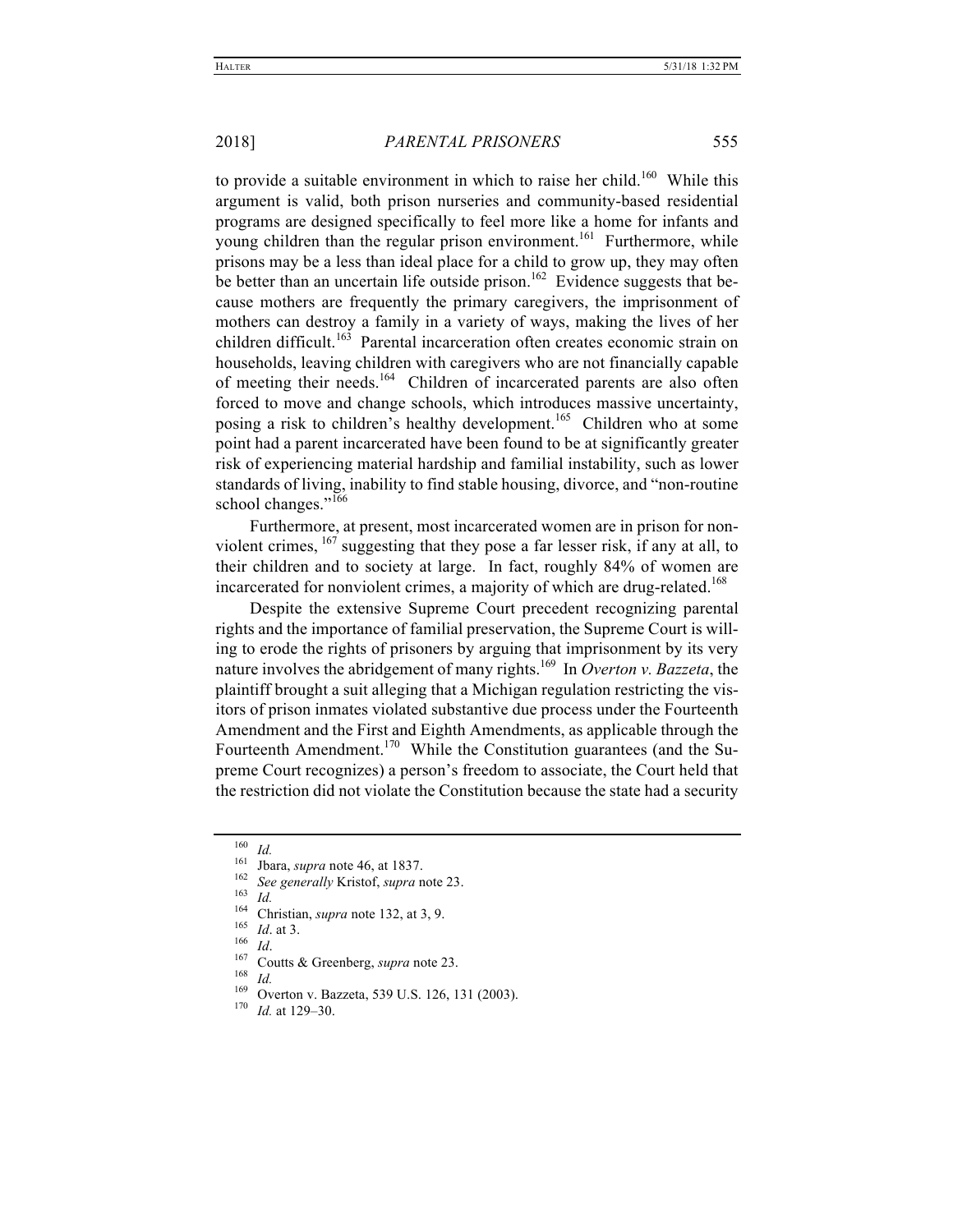interest in limiting the number of visitors that inmates had.<sup>171</sup> The Court explained that because the purpose of prison is confinement, prisoners surrender many of the liberties and privileges enjoyed by other citizens, one of those liberties being the freedom to associate.<sup>172</sup> Similarly, the Ninth Circuit noted in *Gerber v. Hickman* that "a necessary corollary to [incarceration] is the separation of the prisoner from his spouse, his loved ones, his friends, family, and children." $173$  Following similar logic, it is possible that the Supreme Court could extend this logic to the ability of mothers to parent while incarcerated, suggesting that they lose that right at the prison door.

That being said, this Comment argues that a mother's fundamental right to parent should be protected even during incarceration under the precedent established in *Turner v. Safley*.<sup>174</sup> In *Turner*, the Court was asked to determine the constitutionality of two Missouri Division of Corrections regulations.<sup>175</sup> The first regulation permitted an inmate to marry only with superintendent approval, which could only be given when there was a "compelling reason[] to do so."<sup>176</sup> The second regulation prohibited all inmate correspondence between prison facilities, unless the inmates were family members or discussing legal matters.<sup>177</sup> The Court provided a new rule for analyzing the constitutionality of regulations that restricted an inmate's constitutional rights, deciding that if a regulation interferes with an inmate's constitutional rights, the regulation is valid as long as it "is reasonably related to legitimate penological interests."178 The Court set out four factors to evaluate when deciding whether a regulation "reasonably related to legitimate penological interests": (1) whether there is a "valid, rational connection" between the prison regulation and the legitimate, neutral government interest justifying it; (2) "whether there are alternative means of exercising the asserted constitutional right that remain open to inmates;" (3) "the accommodation of the asserted constitutional right will have on guards and other inmates, and on the allocation of prison resources generally;" and (4) "the absence of ready alternatives is evidence of the reasonableness of a prison regulation."<sup>179</sup>

Ultimately, the Court upheld the restriction on correspondence, holding

<sup>171</sup> *Id.* at 133.<br><sup>172</sup> *Id.* at 131.<br><sup>173</sup> 291 F.3d 617, 620 (9th Cir. 2002) (relying on the Court's rationale in Montayne v. Haymes, 427 U.S. 236 (1976)).<br>
<sup>174</sup> *See generally* Turner v. Safley, 482 U.S. 78 (1987).<br>
<sup>175</sup> *Id.* at 81.<br>
<sup>176</sup> *Id.* at 81.<br>
<sup>178</sup> *Id.* at 89.<br>
<sup>179</sup> *Id.* at 90.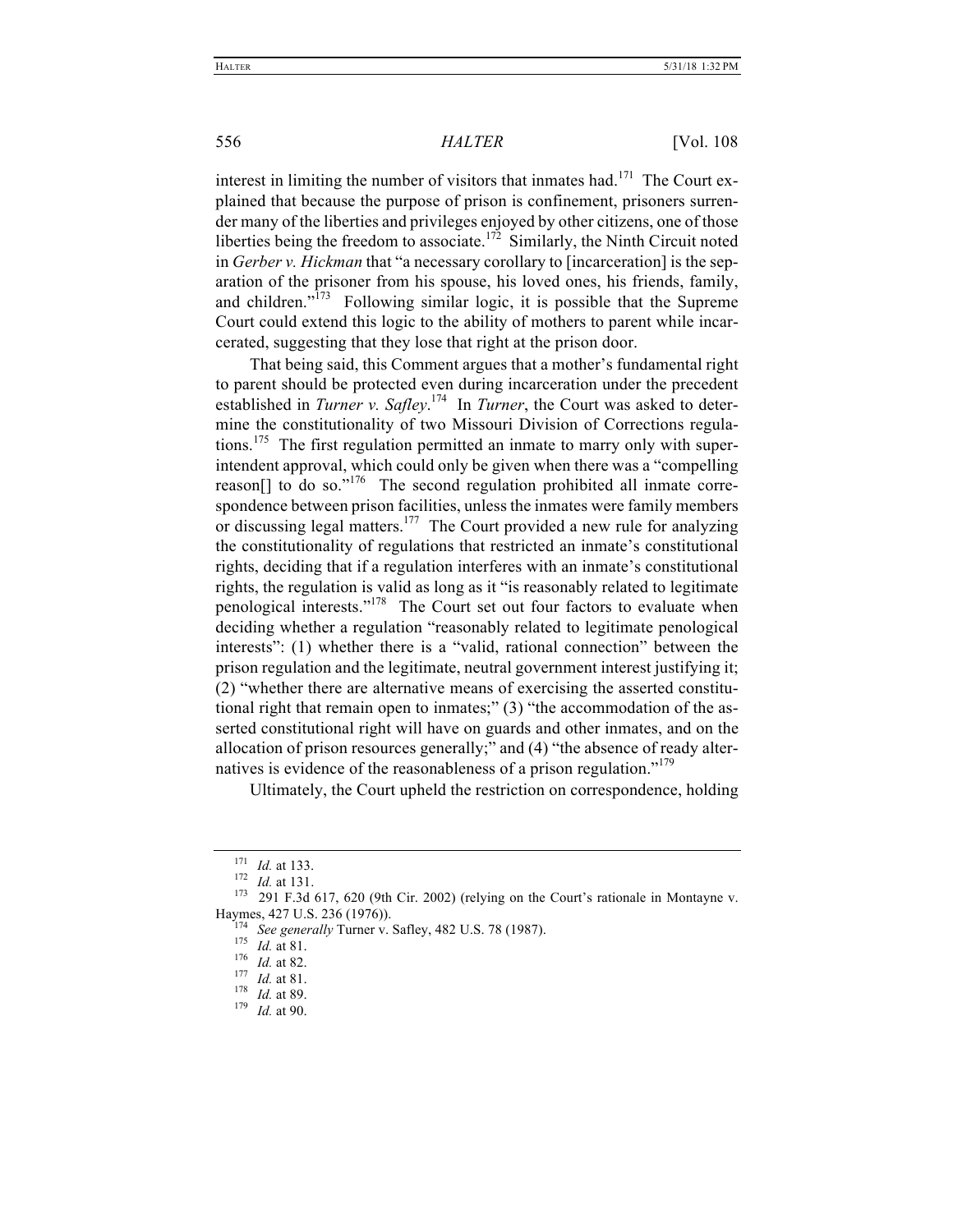that it was reasonably related to a legitimate security interest.<sup>180</sup> However, regarding the marriage restriction, the Court held that there was no reasonable relationship between the restriction and a "legitimate penological interest."<sup>181</sup> Because the right to marry is a constitutionally protected right, it is subjected to restrictions in prison, but cannot be denied.<sup>182</sup> The Court reasoned that because inmate marriages are expressions of emotional support and public commitment, many religions recognize marriages as having spiritual significance, most inmates will eventually be released, and marital status is often a precondition to the receipt of government benefits and rights, the marital rights of prisoners are protected.<sup>183</sup>

### V. THE LOGIC OF *TURNER* GRANTS INCARCERATED MOTHERS THE RIGHT TO PARENT

A survey of United States Supreme Court precedent confirms that *Turner*<sup>184</sup> is the most applicable case when analyzing whether incarcerated mothers should have the right to parent. *Turner* provides the best argument for why the parental rights of incarcerated women should be protected under the Fourteenth Amendment. <sup>185</sup> Applying both the *Turner* factors, as well as the policy justifications provided by the Court,  $186$  to the issue of parental rights of incarcerated mothers, the courts should protect the parental rights of incarcerated mothers under the Fourteenth Amendment. This Part will first apply the *Turner* factors to the issue at hand.<sup>187</sup> Then, it will apply and compare the policy justifications put forth in *Turner*. 188 Ultimately, this section concludes that under *Turner*, <sup>189</sup> incarcerated mothers should be provided the opportunity to remain with their infants during incarceration.

Using the *Turner* framework, the ultimate question is whether denying an incarcerated mother the right to remain with her newborn is "reasonably related to legitimate penological interests."<sup>190</sup> The most persuasive "penological interest" commonly used to justify regulations or policies that deprive

<sup>&</sup>lt;sup>180</sup> *Id.* at 91. According to the Court, a legitimate security interest existed because mail between penal institutions could be used to communicate escape plans or arrange acts of vio-

<sup>181</sup> *Id.* at 95.<br>
<sup>181</sup> *Id.* at 95–96.<br>
<sup>184</sup> *Id.* at 89.<br>
<sup>186</sup> *Id.* at 89.<br>
<sup>186</sup> *Id.* <sup>187</sup> *Id.* <sup>189</sup> *Id.* <sup>189</sup> *Id.* <sup>189</sup> *Id.* <sup>189</sup> *See generally supra* Part IV.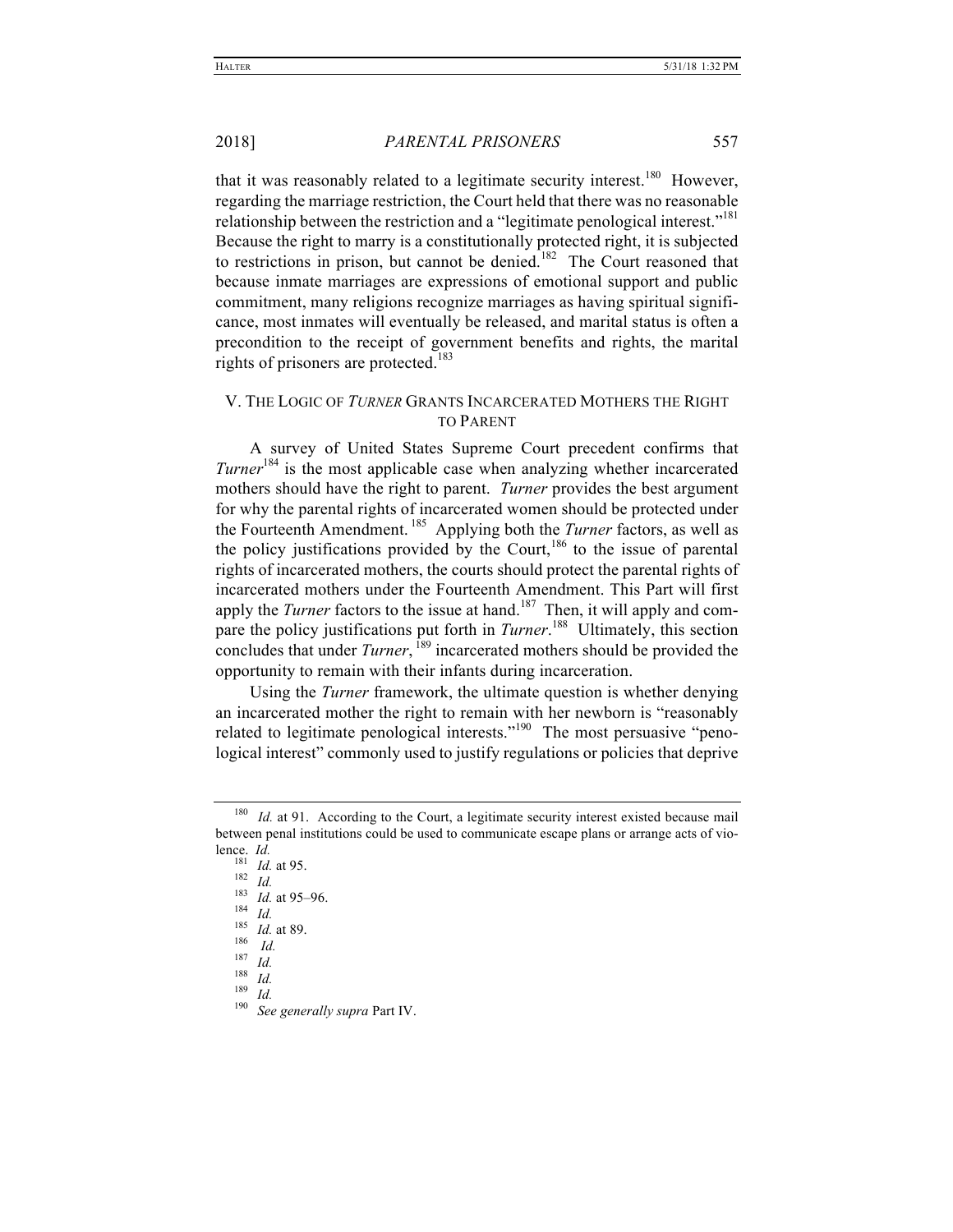incarcerated mothers the right to parent is that the state has a legitimate interest in protecting the child, and growing up in prison is not in a child's best interest.<sup>191</sup> Thus, this is the penological interest that will be analyzed using the *Turner* factors.

The first factor is whether there is a "valid, rational connection" between the regulation and the legitimate, neutral government interest to justify it.<sup>192</sup> A regulation will be struck down if the "logical connection is so remote as to render the policy arbitrary and irrational."<sup>193</sup> There is likely a valid, rational connection between disallowing children to remain with their incarcerated mothers and protecting the interest and well-being of the child. Prison can be dangerous, isolating, and stressful.<sup>194</sup> Thus, it makes sense for the government to be hesitant about exposing young children to prison life. It is possible that other inmates in the prison could retaliate out of jealousy that some women are allowed to remain with their children or that infants could get hurt by another inmate or their own mother.<sup>195</sup>

The government could argue that its objective in denying this right is legitimate and neutral because on its face, no one group of people is targeted. However, given the way in which children of color are disproportionality affected by denying incarcerated mothers the ability to bond with their child,  $196$ it could be argued that the objective is, in fact, not neutral. Because people of color are more likely to be imprisoned, black and Hispanic children are overrepresented among the numbers of children with incarcerated parents.<sup>197</sup> In 2007, one in fifteen black children and one in forty-two Hispanic children had a parent in prison, compared to only one in 111 white children.<sup>198</sup>

Second, there are no reliable "alternative means" for a mother to exercise her right to parent outside of being allowed to remain with her infant in some capacity through some prison program. Other methods of parenting children from within a prison are visits, telephone calls, and letters, all of which are hardly options for infants and are not viable for reasons that will be discussed in the policy section of this Comment.<sup>199</sup>

<sup>&</sup>lt;sup>191</sup> Dwyer, *supra* note 30, at 486–92.<br>
<sup>192</sup> Turner, 482 U.S. at 89.<br>
<sup>193</sup> Id. at 90.<br>
<sup>193</sup> Id. at 488–91.<br>
<sup>195</sup> Id. at 488–91.<br>
<sup>196</sup> See Ahrens, *supra* note 41, at 9; *Fact Sheet: Parents in Prison*, SENT'G PROJE (Sept. 2012), *available at* https://www.sentencingproject.org/publications/parents-in-prison/; Jennifer Polish, *Children of Incarcerated Parents: What Are Their Rights?*, L. STREET MEDIA (July 8, 2015), https://lawstreetmedia.com/issues/law-and-politics/children-incarcerated-parents-rights/.

<sup>197</sup> *Id.* <sup>198</sup> *See generally Fact Sheet: Parents in Prison, supra* note 196. <sup>199</sup> *See generally* Part V.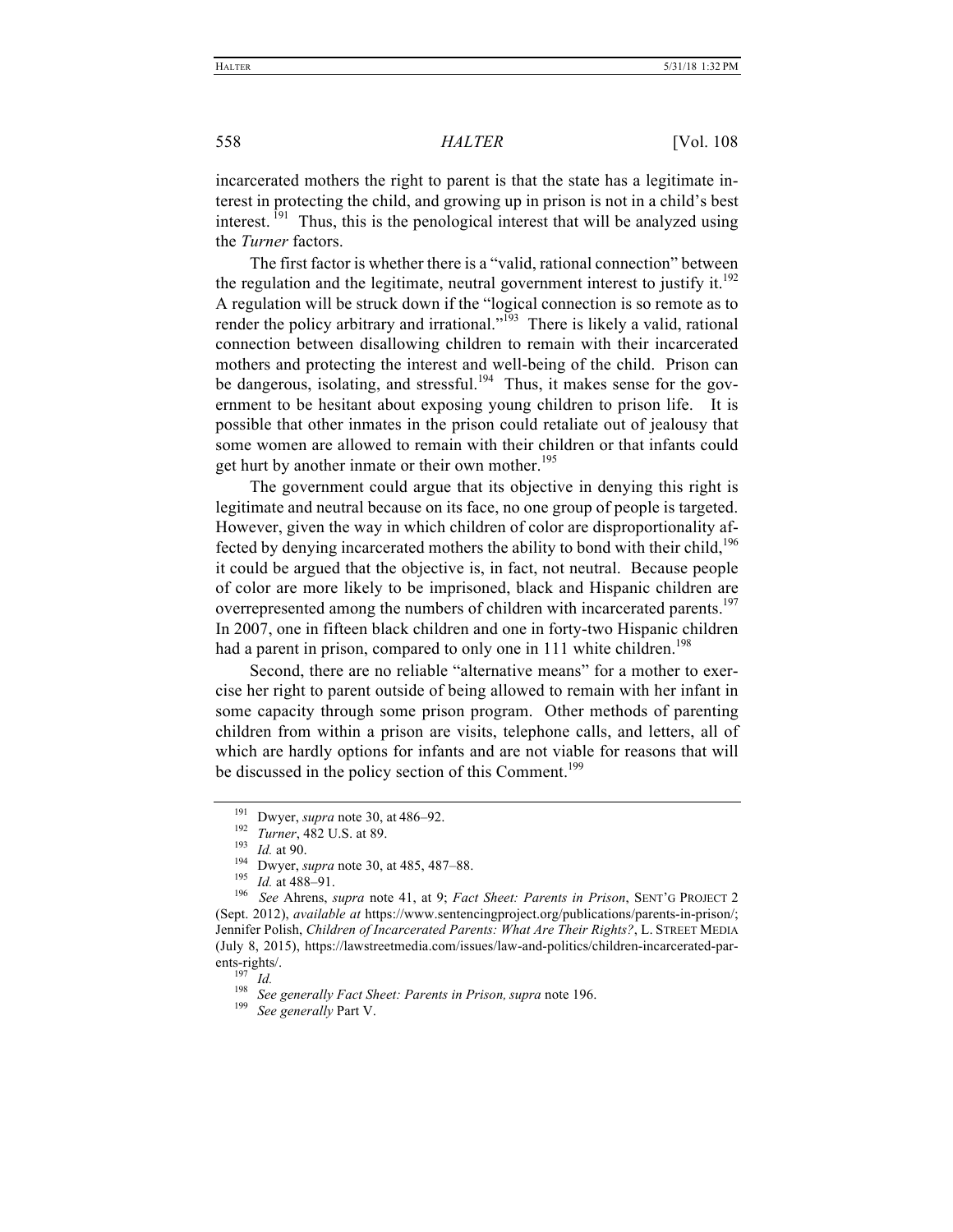Third, allowing incarcerated mothers to remain with their infants would not have negative impacts on guards, inmates, or prison resources. When a particular policy would have a "ripple effect" on other inmates or prison staff, courts should be "particularly deferential to the informed discretion of corrections officials."<sup>200</sup> However, there would not be a "ripple effect" for guards because incarcerated women who are permitted to remain with their children tend to be mentally healthier,  $201$  thus likely making the job of a prison guard easier. The incarcerated mothers are likely to be more agreeable and easier for the guards and fellow inmates to get along with. Another plausible safety argument is that these incarcerated mothers, or other women in the facility, may lash out at the infants.<sup>202</sup> However, the current programs in existence restrict participation to women who have not committed violent offenses and have a clean prison record.<sup>203</sup> It is possible that other inmates will get angry and lash out at those allowed to remain with their children; however, once the right to parent while incarcerated is recognized, programs could be expanded to more than just the mothers of infants, thus benefiting many mothers in prison.<sup>204</sup> Furthermore, in most current programs, incarcerated mothers who remain with their children are separated from the general population, decreasing the risk of outbursts and violence.<sup>205</sup> As a result, the additional risks posed to infants and young children by living with their incarcerated mothers that  $exist^{206}$  are likely minimal and outweighed by the benefits.<sup>207</sup> The state could also argue that it would be expensive, but again, these programs have the potential to save prisons money in the long run.<sup>208</sup> Finally, the lack of an alternative is not evidence of the reasonableness of the prison regulation because alternatives do exist in prisons in some states, just not a majority.<sup>209</sup>

The fourth and final factor for courts to consider is the presence or absence of ready alternatives, which goes to the weight of the reasonableness of the prison regulation.<sup>210</sup> If there is "an alternative that fully accommodates" the prisoner's rights at a *de minimis* cost to valid penological interests, a court

<sup>&</sup>lt;sup>200</sup> Turner v. Safley, 482 U.S. 78, 90 (1987).<br><sup>201</sup> Jbara, *supra* note 46, at 1829.<br><sup>202</sup> Dwyer, *supra* note 30, at 490–91.<br><sup>203</sup> Warner, *supra* note 20, at 72.<br><sup>204</sup> Dwyer, *supra* note 20, at 488.<br><sup>205</sup> Warner, *su* (2010). <sup>209</sup> *See supra* Part II (detailing the availability of prison nursery programs). 210 Turner v. Safley*,* 482 U.S. 78, 90 (1987).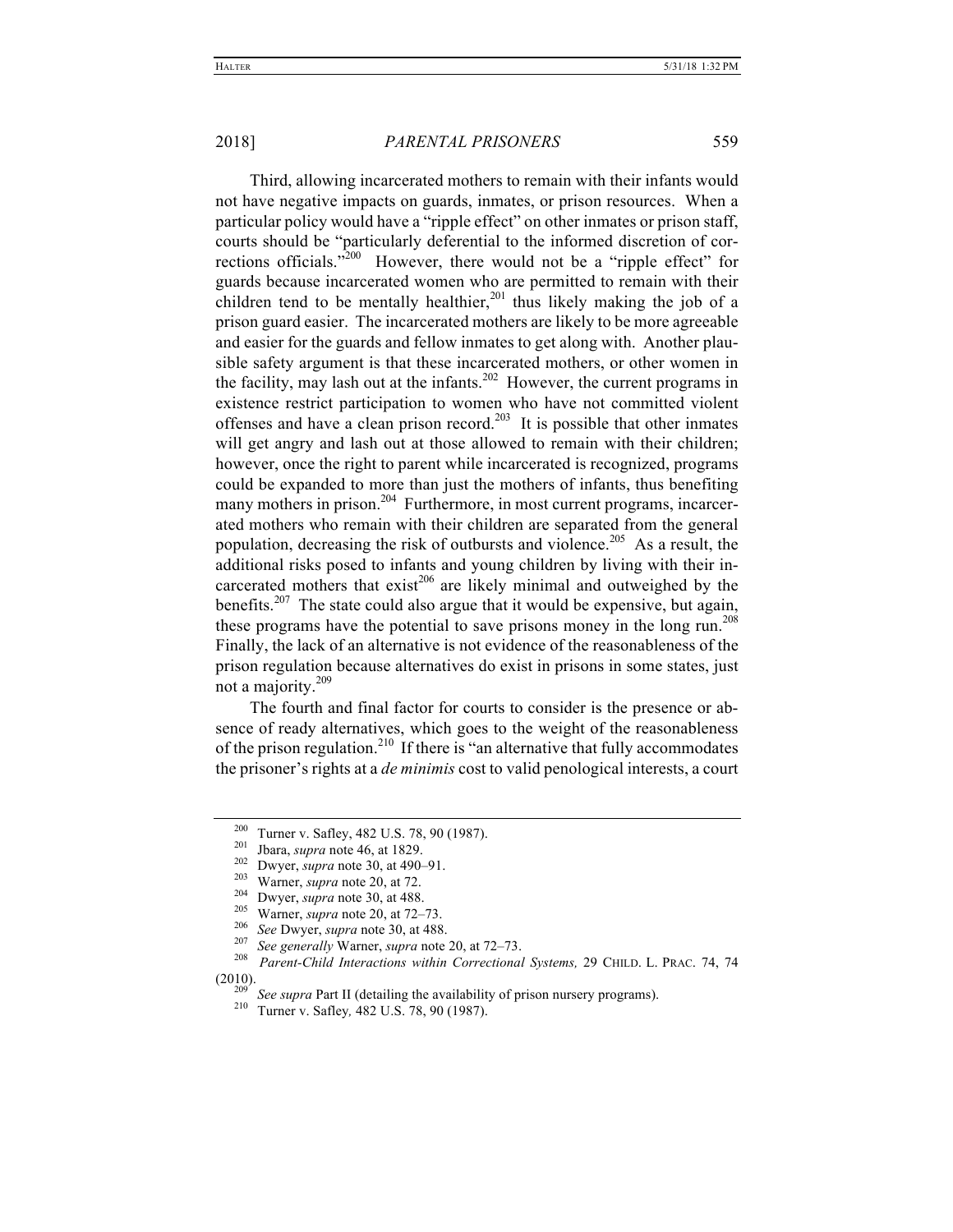may consider that as evidence that the regulation does not satisfy the reasonable relationship standard."<sup>211</sup> Here, there are "obvious, easy alternatives" to separating an incarcerated mother from her children: $^{212}$  prison nurseries and community-based residential parenting programs. Both of these programs, through eligibility requirements and program attributes impose a "*de minimis*  burden<sup>"213</sup> on the pursuit of the legitimate objective of protecting the children. Prison nurseries currently existing in the United States have requirements, such as mandating that women who participate in prison nursery programs be non-violent offenders, which satisfy these concerns about the children's well-being.<sup>214</sup> Furthermore, as will be discussed in more detail in Part VI, allowing young children to remain with their incarcerated mothers may be better for the well-being of the children.<sup>215</sup>

Furthermore, the Court's policy arguments in *Turner* further justify the importance of recognizing the right of incarcerated mothers to parent their young children.<sup>216</sup> Mother-child relationships are similar to marriages in that they are also expressions of emotional support, are recognized by religions as having spiritual significance, and are frequently related to government benefits and rights.<sup>217</sup> Mother-child relationships may even be more significant because they affect custody and upbringing in general, which impact the child's entire life. Thus, this right should be protected and not infringed upon by the state during periods of incarceration.

Opponents of prison nurseries also use the Fourteenth Amendment to argue that prison nurseries are unconstitutional.<sup>218</sup> Under Fourth and Fourteenth Amendment doctrines, the state cannot put someone in prison simply under the justification that it is improving that person's welfare.<sup>219</sup> Prison nursery opponents argue that by recognizing the constitutional right of incarcerated women to parent, the state would be forcing infants and children to live in prison with their mothers.<sup>220</sup> However, this argument is a mischaracterization because the state would not be forcing children to live in prison. Rather, it would be recognizing a mother's right to control the upbringing of her children and facilitating her decision about where the child should live, similar to the decisions parents make for their children all the time. If the

<sup>&</sup>lt;sup>211</sup> *Id.* at 91.<br>
<sup>212</sup> *Id.*<br>
<sup>213</sup> *Id.*<br>
<sup>214</sup> Warner, *supra* note 20, at 72.<br>
<sup>215</sup> *See infra* Part VII.<br>
<sup>216</sup> *Turner*, 482 U.S. at 95–96.<br>
<sup>217</sup> *Id.*<br>
<sup>218</sup> Dwyer, *supra* note 30, at 519–20.<br>
<sup>219</sup> *Id.* at 5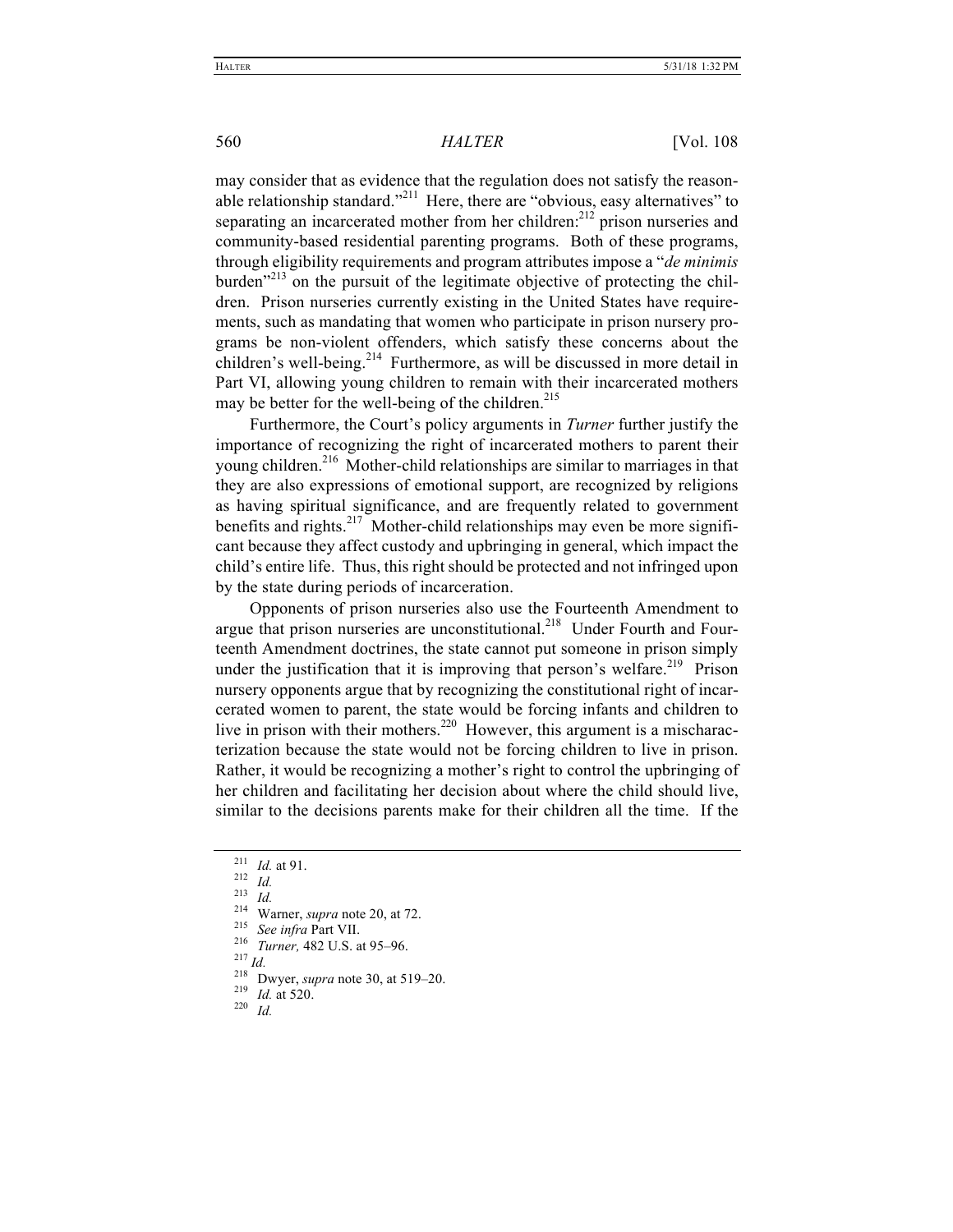mother decides that the child should leave the prison program, then the child leaves the program.

#### VI. POLICY JUSTIFICATIONS

While scholars, politicians, and activists disagree about whether recognizing an incarcerated mother's right to parent is required, overwhelming evidence establishes that, as a matter of policy, allowing newborns to remain with their incarcerated mothers would benefit mothers, children, and soci- $\text{etv.}^{221}$  However, even among those who support allowing incarcerated mothers to parent their young children from inside prison, there is much disagreement about what methods work best to facilitate this.<sup>222</sup>

#### A. WELL-BEING OF THE CHILDREN

Contact between a mother and her infant is important and provides perhaps the greatest support for allowing infants to remain with their incarcerated mothers.<sup>223</sup> Contact is most importation immediately following birth because attachment bonds between mother and child are formed when the child is between the ages of six months and two years.<sup>224</sup> Studies have shown that children who fail to sufficiently bond with their mothers are more likely to have developmental problems and are less likely to be able to connect with others.225 Children with incarcerated parents are more likely to engage in criminal activity, develop drug addictions, lag behind their peers academically, and suffer from behavioral issues attributed to attachment disorders.<sup>226</sup> To make matters worse, having a parent in prison can make it difficult for children to bond with whatever alternative caregivers they have.<sup>227</sup> Moreover, among infants living outside of prison, the risk of infant death is 29.6% higher for those with an incarcerated parent.<sup>228</sup>

A child's development can be limited in a number of ways by the barriers that incarceration creates between the mother and the child. Inability to breastfeed is an example of one of these limitations. Without programs like prison nurseries and community-based alternatives, barriers exist for incar-

<sup>221</sup> *See* SCHENWAR,*supra* note 1, at 87 (detailing the many ways in which children growing up separated from their incarcerated mothers often struggle); Jbara, *supra* note 46, at 1827–  $32.222$ 

<sup>222</sup> *See generally* Part VI.<br>
<sup>223</sup> Jbara, *supra* note 46, at 1827–29.<br>
<sup>225</sup> *Id.* at 1826.<br>
<sup>226</sup> SCHENWAR, *supra* note 1, at 87.<br>
<sup>227</sup> *Id.* <sup>228</sup> *Id.* at 88.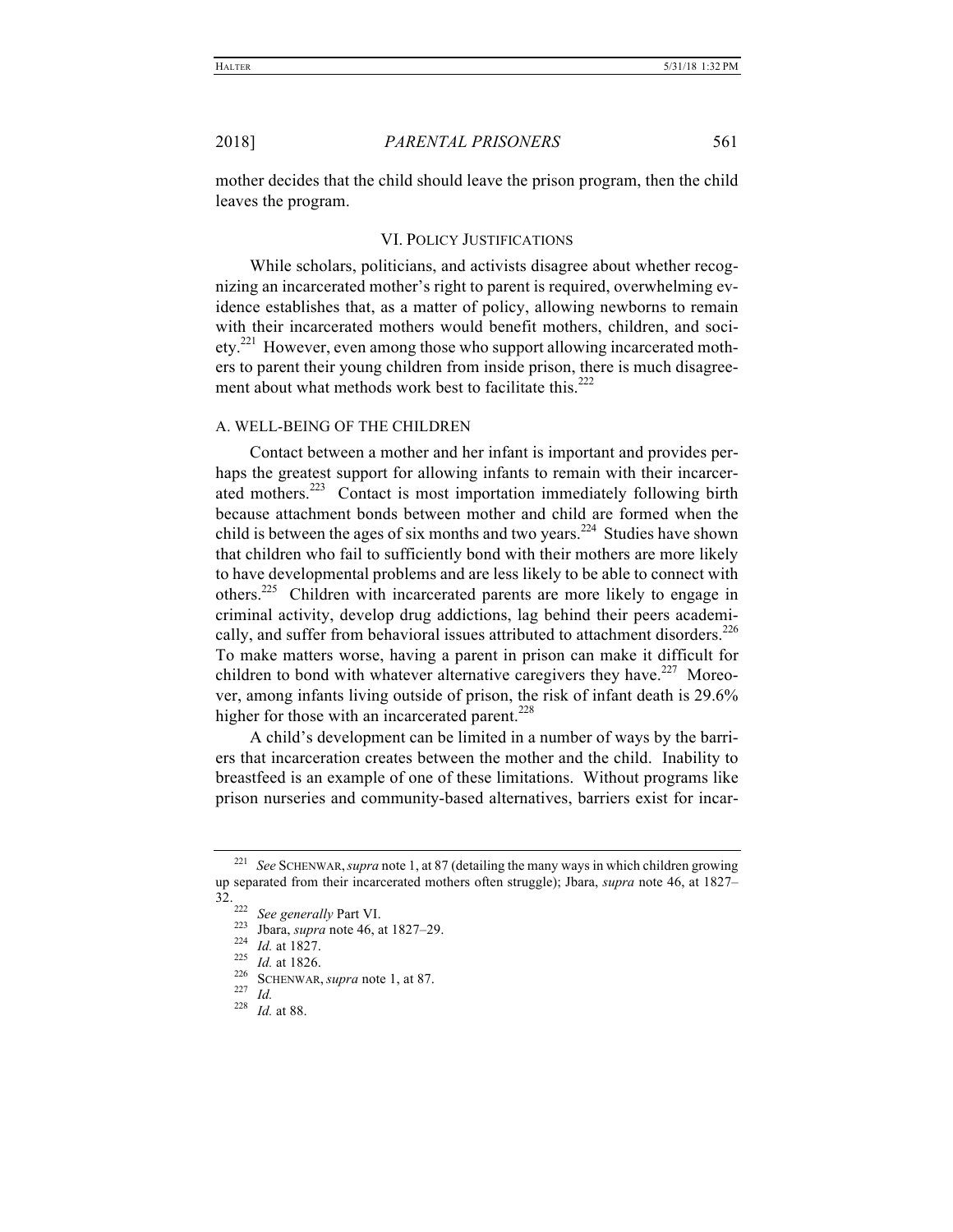cerated women when it comes to breastfeeding their newborns, such as restrictions on contact.<sup>229</sup> Even if they do have the option to breastfeed their child in the hospital right after giving birth, many women choose not to because it would be "pointless" or "too painful," as they would soon be separated from their child.<sup>230</sup> Breastfeeding is important in helping newborns bond with their mothers, and it provides numerous health benefits for the child $^{231}$ 

A child's development can also often be negatively impacted by a lack of communication with his or her mother. Over half of incarcerated mothers do not see their children during their prison sentence.<sup>232</sup> Without programs allowing them to remain with their mothers, extremely young children have limited opportunities to communicate with their incarcerated mothers.<sup>233</sup> It is difficult for children to visit their mothers in prison.<sup>234</sup> Many prisons are located far away, which means that traveling for a visit requires time, money, and someone to accompany the child.<sup>235</sup> In September, 2012, 62% of parents in state prisons and 84% of parents in federal prisons were incarcerated more than  $100$  miles away from their last residence.<sup>236</sup> Furthermore, visiting areas in many prisons are small, cramped, and inhospitable for children, accomplishing two things: first, creating a disincentive for caregivers to bring children to visit prison, and second, ensuring that if they do visit prison, the visit is unpleasant.<sup>237</sup> Many prisons also have regulations in place that deter children or their caretakers from making contact with incarcerated parents.<sup>238</sup> For example, the telephone rates in prison are so expensive that they are often prohibitive, thus creating a financial burden for the families of the incarcerated person.<sup>239</sup> Similarly, visiting hours within jails and prisons are highly regulated.240 The rules are often strictly enforced, are hard to understand, and create inconveniences, which may keep family members from visiting the

<sup>229</sup> *Id.* at 87–88; Robin Levi et. al., *Creating the "Bad Mother": How the U.S. Approach to Pregnancy in Prisons Violates the Right to be a Mother*, 18 UCLA WOMEN'S L.J. 1, 47 (2010).<br>
<sup>230</sup> Levi et. al., *supra* note 229, at 47.<br>
<sup>231</sup> Id. at 49; SCHENWAR, *supra* note 1, at 87–88;<br>
<sup>232</sup> SCHENWAR, *supra* note 1, at 87.<br>
<sup>233</sup> Jbara, *supra* note 46, at 1830.<br>
<sup>234</sup> *Fact Sheet: Parents in Pr* 

<sup>91;</sup> *Parent-Child Interactions within Correctional Systems, supra* note 208, at 74; *Words from* 

Prison, supra note 68.<br>
<sup>235</sup> Parent-Child Interactions within Correctional Systems, supra note 208, at 74.<br>
<sup>236</sup> Fact Sheet: Parents in Prison, supra note 198.<br>
<sup>237</sup> See Parent-Child Interactions within Correctional Sys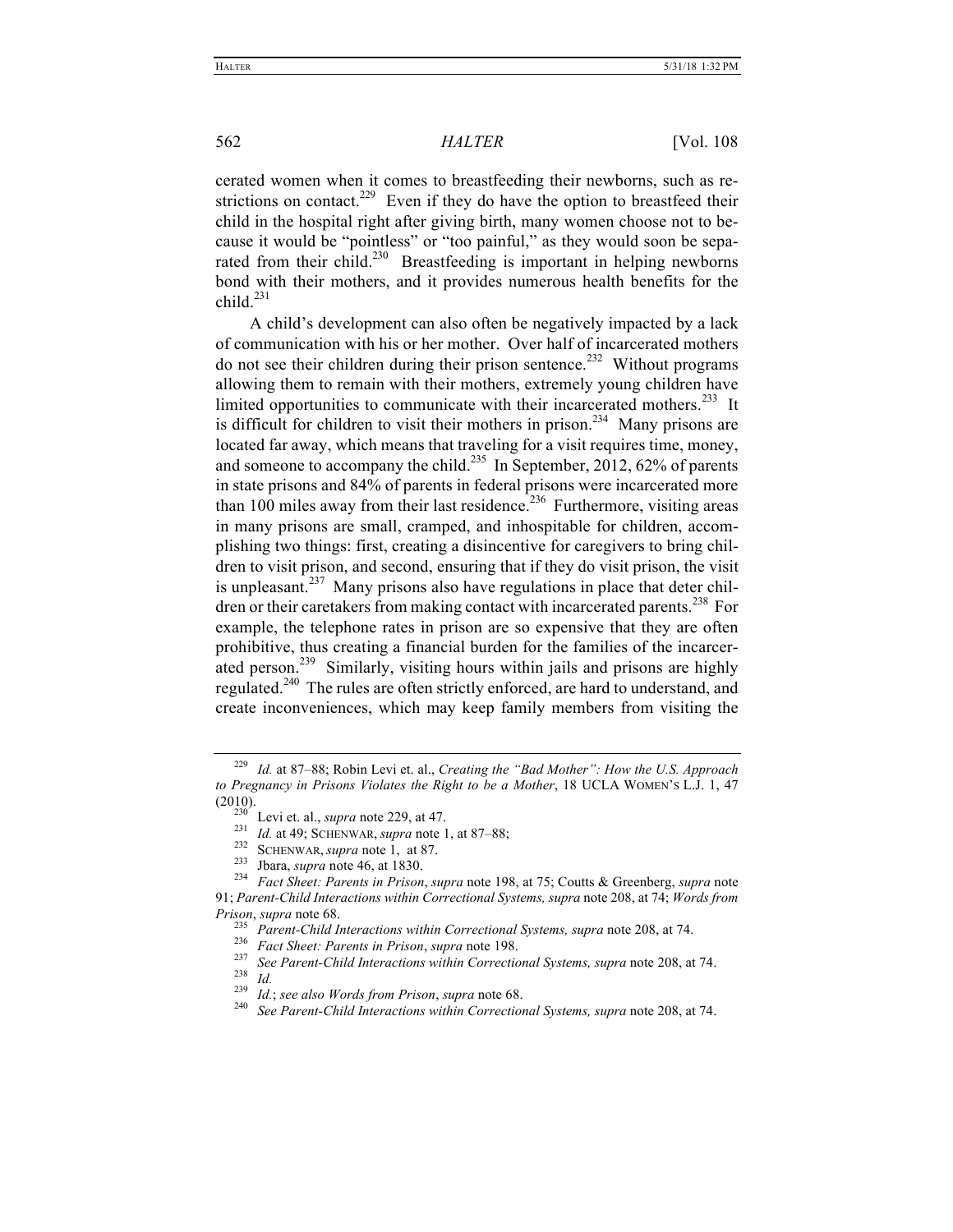prison.<sup>241</sup>

#### B. BENEFITS FOR THE MOTHERS

Incarcerated women who can communicate with their children are often mentally healthier than those who are unable to maintain their parental relationships.<sup>242</sup> Studies show that up to 90% of incarcerated women are clinically depressed at some point during imprisonment, and many of these feelings may stem from poor relationships with their children.<sup>243</sup> Ensuring that a mother remains in good contact with her children reduces recidivism by making it easier for her to reenter society after completing her sentence.<sup>244</sup> If a mother falls out of touch with her child while she is serving her sentence, it will be difficult for her to build and maintain a strong relationship with that child in the future, once she is released.<sup>245</sup> After her release from prison, a formerly incarcerated mother must rebuild her relationship with her child.<sup>246</sup> These mothers are forced to start from the beginning, but without a clean slate, because frequently children hold grudges and are angry at their mothers for the time they spent locked up. $247$ 

Incarcerated mothers often lose custody of their children permanently as a result of incarceration.<sup>248</sup> Once a mother's rights are terminated, they are difficult to restore, which means that mothers who were incarcerated for even the smallest crimes can often be left without their children, no matter how much they turn their lives around.<sup>249</sup> Many formerly incarcerated mothers are unable to meet court-mandated benchmarks necessary to maintain custody because of obstacles like long distances, visitation barriers, and extended periods of separation.<sup>250</sup> The Adoption and Safe Families Act of 1997, which is discussed in-depth in Part VII, creates many problems for mothers by making it easier for mothers to lose parental rights.<sup>251</sup> Since this law was passed, incarcerated women have struggled to maintain custody of their chil- $\text{d}$ ren.<sup>252</sup> Even if mothers are lucky enough to not be impacted by the Act, restrictions on employment, housing, education, and public aid placed on

<sup>&</sup>lt;sup>241</sup> *Id.*<br>
<sup>242</sup> Jbara, *supra* note 46, at 1829.<br>
<sup>243</sup> *Id.* at 1829.<br>
<sup>244</sup> *See Parent-Child Interactions within Correctional Systems, supra* note 208, at 74.<br>
<sup>245</sup> SCHENWAR, *supra* note 1, at 85.<br>
<sup>247</sup> *Id.*<br>
<sup>2</sup>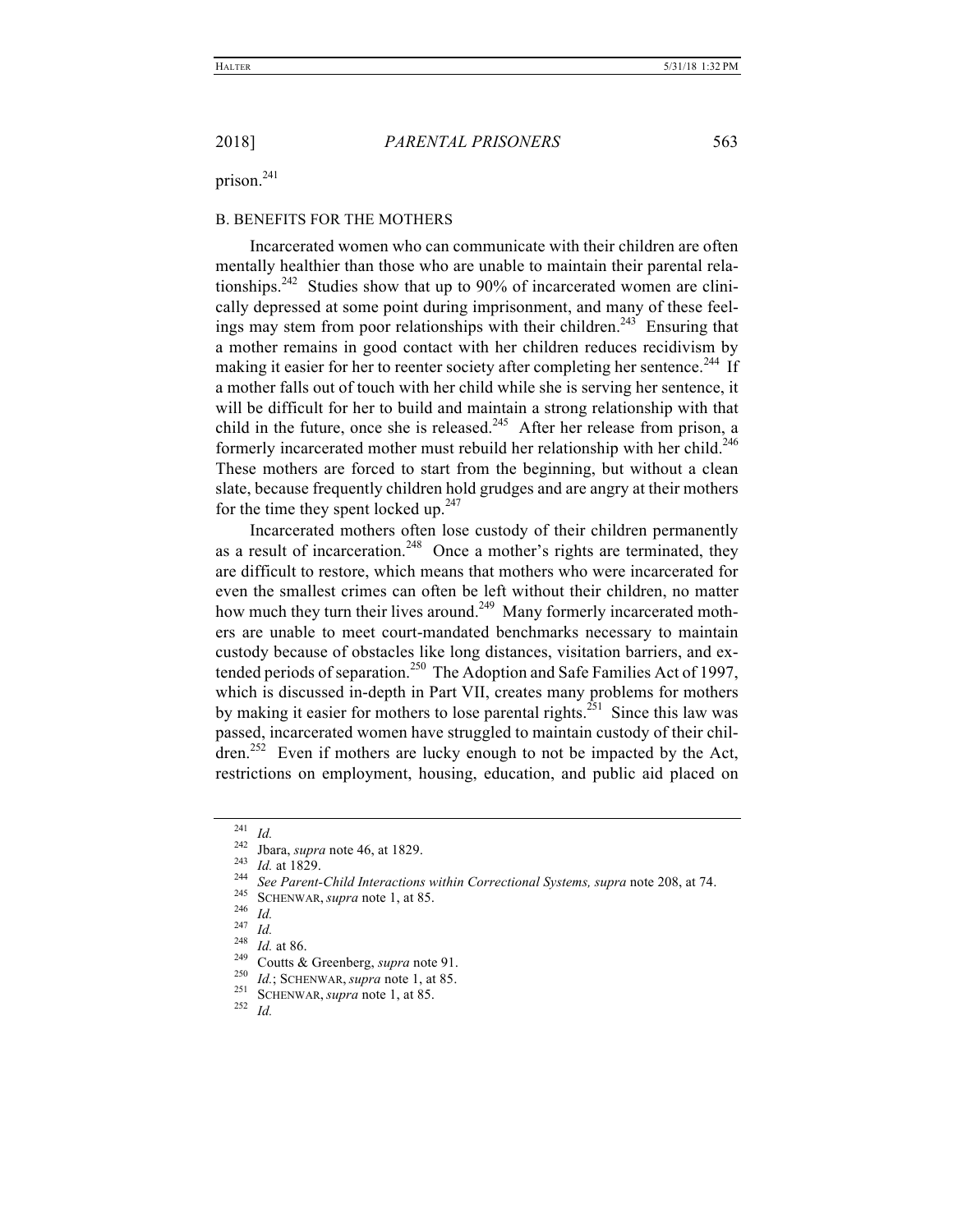mothers released from prison hurt their ability to meet the requirements of Child Protective Services<sup>253</sup>

### C. COMMON ARGUMENTS AGAINST PARENTAL RIGHTS FOR INCARCERATED MOTHERS

Opponents argue that incarcerated "women are not generally well functioning, psychologically healthy people."<sup>254</sup> Prison sentences are accompanied by massive stressors for the prisoner.<sup>255</sup> Prison is isolating and overcrowded, and prisoners live in fear of violence from other inmates and the guards.256 An environment with all of these stressors is likely not a good place for a child to grow up.<sup>257</sup> Likewise, women do not need the additional stress of having to care for a child while in prison.<sup>258</sup> Many women can be triggered and traumatized by things that happen inside prisons.<sup>259</sup> Trauma inside prison is endless, whether it is abuse from correctional officers, being cut-off from family, or limited access to medical care.<sup>260</sup> Female prisoners may not want to subject their new child to what they go through on a daily basis, no matter how badly they want to bond with them.<sup>261</sup>

Concerns about placing children in the stressful, often dangerous, environment of prisons are valid. The mental and physical safety of the child are the biggest and most important factors to consider when determining whether programs like prison nurseries or community-based alternatives can be viable solutions. However, if programs are well-developed, they should be able to overcome these stressors to guarantee the right to parent for incarcerated mothers.262 A large source of stress for women in prison comes from concern about what is happening to their children and families, which could be alleviated by these programs.<sup>263</sup> Furthermore, existing programs have taken steps, like isolating mothers and children from the general prison population, to ensure that mothers can bond safely and normally with their children.<sup>264</sup>

<sup>&</sup>lt;sup>253</sup> *Id.* at 86–87.<br>
<sup>254</sup> Dwyer, *supra* note 30, at 485.<br>
<sup>255</sup> *Id.* at 486.<br>
<sup>256</sup> *Id.* at 486–91.<br>
<sup>257</sup> *Id.* at 490.<br>
<sup>257</sup> *Id.* at 490.<br>
<sup>258</sup> *Id.* 485–90.<br>
Gail Smith, *Why Mother-Child Alternatives to Incar* STRATEGIES (Nov. 14, 2014), https://www.justicestrategies.net/coip/blog/2014/11/whymother-child-alternatives-incarceration-are-vital.<br>
<sup>260</sup> *Id.*<br>
<sup>262</sup> *See* Jbara, *supra* note 46, at 1828–29.<br>
<sup>263</sup> *Id.*<br>
<sup>264</sup> Warner, *supra* note 20, at 74–75.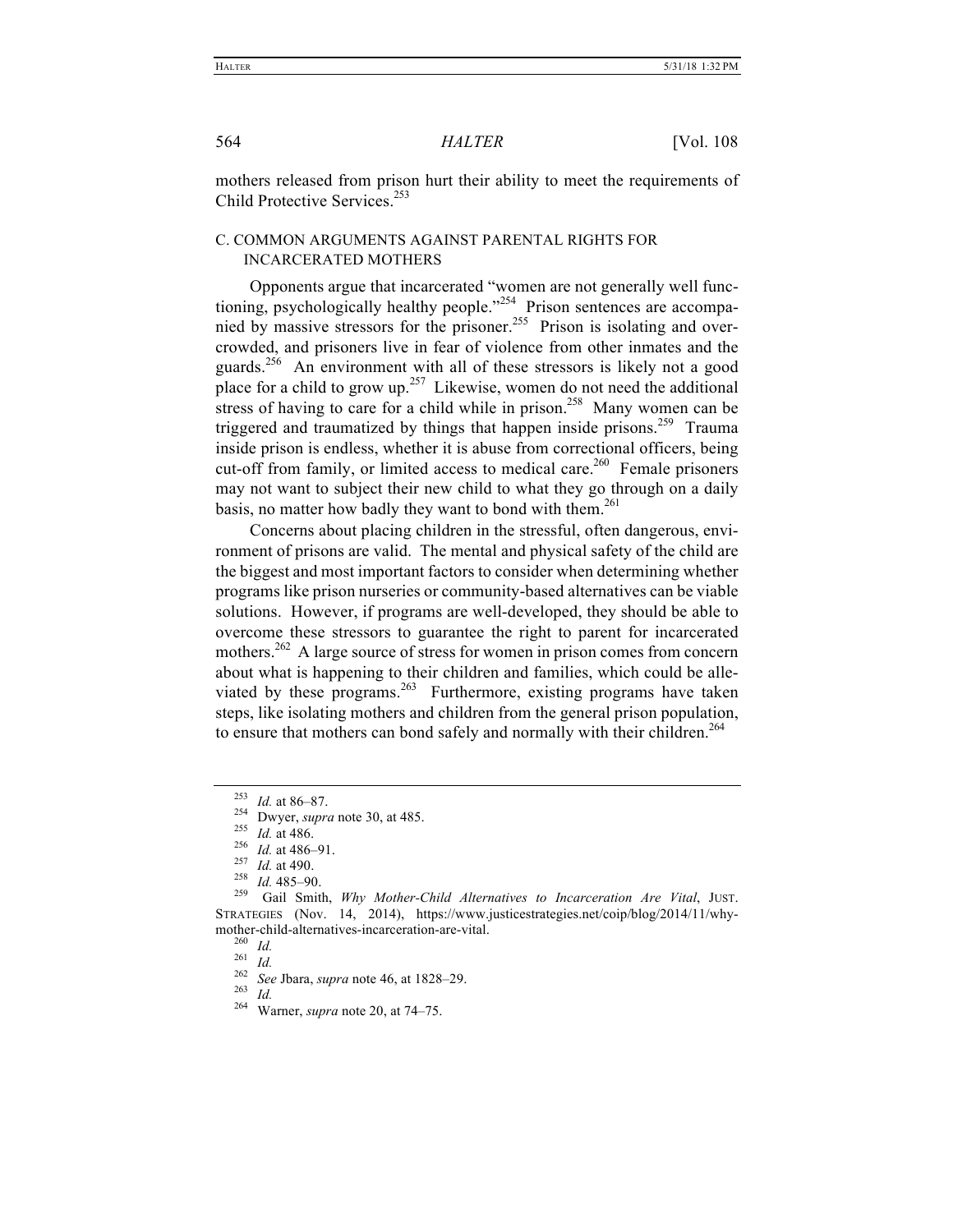#### D. CONTESTED METHODS

The methods for allowing women to parent while incarcerated are also contested. Many people oppose prison nurseries, while still supporting an incarcerated mother's right to parent. One criticism of prison nurseries is that the requirements are so strict that most incarcerated women do not qualify, leaving open and unused spots in prison nursery programs, despite the fact that many women are in need and anxious to participate.<sup>265</sup> Relatedly, because the requirements for these programs are so strict, it is questionable whether the women who manage to qualify for them likely should be in prison in the first place.<sup>266</sup> Another issue is that prison nurseries only allow children to participate up to a certain age, removing a child from his or her mother after allowing them to bond.<sup>267</sup> If a woman is nonviolent, serving a short sentence, and not a danger to her child, thus meeting the prison nursery requirements, she is also likely not a danger to society at large.<sup>268</sup> Thus, she should be parenting her children out in a community-based facility instead of the confines of a prison.<sup>269</sup> In these settings, mothers can maintain their family bonds in an a nurturing community setting.<sup>270</sup> Alternatives that keep moms and kids together while providing family-based treatment are far more effective and less costly than prison nurseries. $271$ 

From these criticisms, it is clear that the United States needs to both improve existing programs and create more of them. However, the mere fact that these programs could use improvement is not a reason to deny a whole class of people their parental rights.

#### VII. ADDITIONAL BARRIER: ADOPTION AND SAFE FAMILIES ACT OF 1997

The Adoption and Safe Families Act of 1997 makes it incredibly difficult for incarcerated mothers to maintain custody of their children.<sup>272</sup> As part of the Act, foster care agencies begin termination proceedings "if a child has

<sup>265</sup> Colleen Mastony, *Bringing up baby while doing time*, CHI. TRIB. (May 3, 2015), http://www.chicagotribune.com/news/local/ct-decatur-prison-nursery-met-20150501-<br>story.html.<br><sup>266</sup> Id.

story.html. <sup>266</sup> *Id.* <sup>267</sup> Ely Brown & Alexa Valiente, *Babies Born, Raised Behind Bars May Keep Mothers from Returning to Prison*, ABC NEWS (Feb. 7, 2014), http://abcnews.go.com/US/babies-born-

<sup>&</sup>lt;sup>268</sup> See generally Women's Prison Ass'n, *Prison Nursery Programs a Growing Trend in Women's Prisons*, CORRECTIONS.COM (Jul. 13, 2009), http://www.corrections.com/articles/21644-prison-nursery-programs-a-growing-trend-in-women-s-prisons (stating that "most women in prison nursery programs present little risk to public safety").<br>
<sup>269</sup> Id.<br>
<sup>270</sup> Id.<br>
<sup>271</sup> Mastony, *supra* note 265.<br>
<sup>272</sup> SCHENWAR, *supra* note 1, at 86; *see also* Downey, *supra* note 66, at 47.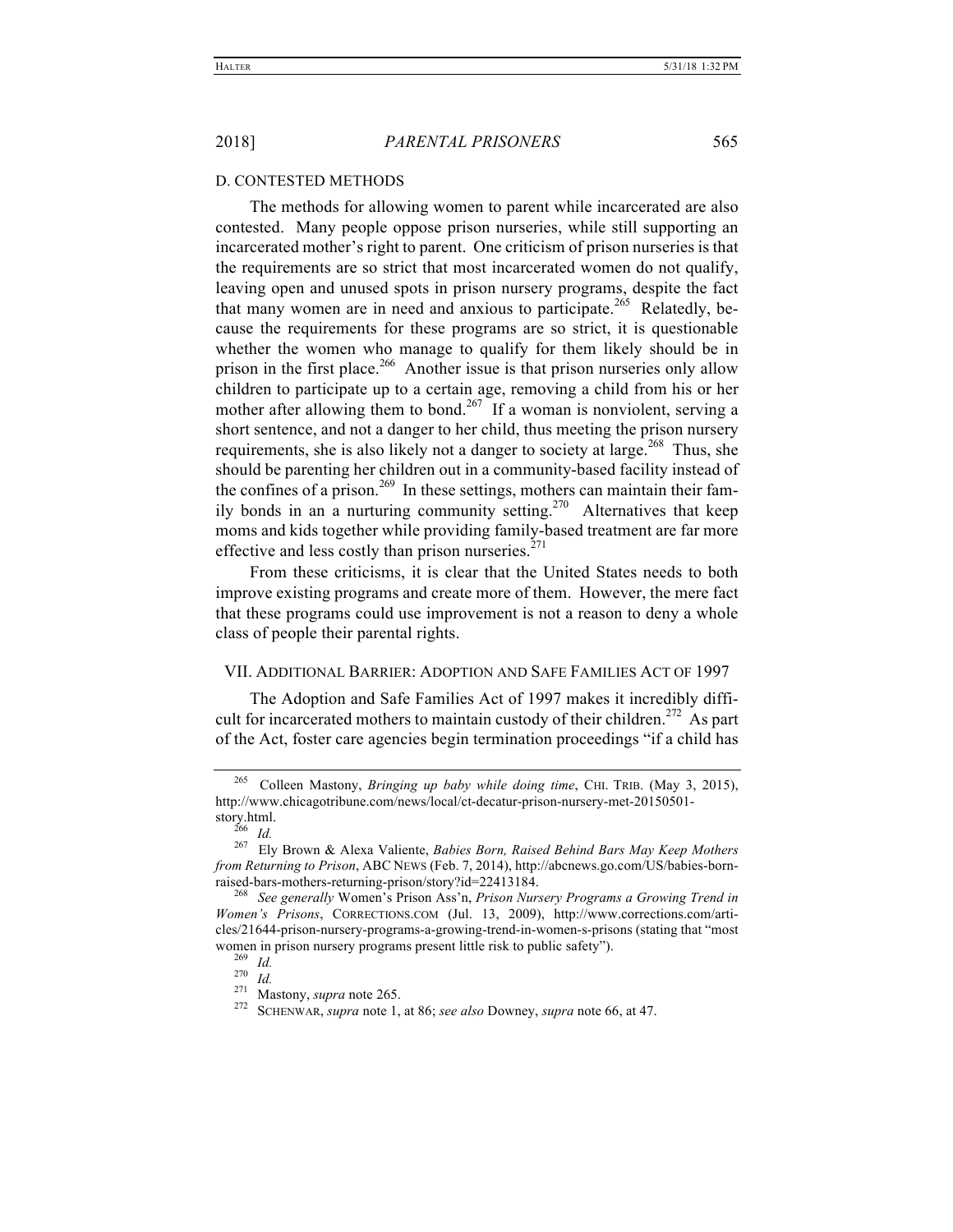been in foster care for fifteen of the past twenty-two months."<sup>273</sup> A majority of states do not have exceptions for incarcerated mothers.<sup>274</sup> This is problematic because "91[%] of women convicted of felonies are sentenced to serve at least eighteen months."<sup>275</sup> Furthermore, the Act provides bonuses to states that increase the number of adoptions from year to year, which incentivizes states to place the children of incarcerated mothers with foster families $276$ 

The purposes of the Act are noble: to ensure that children do not sit in foster care for extended periods of time and to protect them from going back to unsafe homes.<sup>277</sup> However, neither incarcerated women nor their children benefit from the Act.<sup>278</sup> It hurts the potential for children to ever reunite with their incarcerated mothers, putting incarcerated mothers with only minor charges at greater risk of losing their parental rights.279 Frequently, parental rights are terminated even when it is not in the best interest of the child.<sup>280</sup> This law is especially problematic given that that the rate of female incarceration is rising, and a majority of the women incarcerated are mothers.<sup>281</sup> Many of these women are the sole caregivers of their children.<sup>282</sup> Often, as studies have shown, when adoptions occur mandated by this Act, children resist the placements and end up back in foster care.<sup>283</sup> This law does not seem to be working and is actually harming incarcerated women and their children. As a result, the United States likely needs a more flexible law governing the custodial rights of incarcerated parents or the existing Act requires exceptions to the timeframe rules for incarcerated mothers.<sup>284</sup>

#### **CONCLUSION**

Under existing Fourteenth Amendment jurisprudence, incarcerated women should be allowed to remain with their newborns and infants in one way or another. The Supreme Court's recognition of the constitutionally protected right to parent can likely be extended to incarcerated women, subject to some limitation based on the reason for her incarceration. There have not

- 
- 
- 
- 
- 
- 

<sup>&</sup>lt;sup>273</sup> SCHENWAR, *supra* note 1, at 86.<br>
<sup>275</sup> Id.<br>
<sup>275</sup> Downey, *supra* note 66, at 47.<br>
<sup>276</sup> Id. at 44.<br>
<sup>277</sup> Id. at 44.<br>
<sup>278</sup> Id. at 46–48.<br>
<sup>279</sup> Id. at 45.<br>
<sup>280</sup> Id. at 48.<br>
<sup>281</sup> Id. at 45.<br>
<sup>281</sup> Id. at 45.<br>
<sup>2</sup>